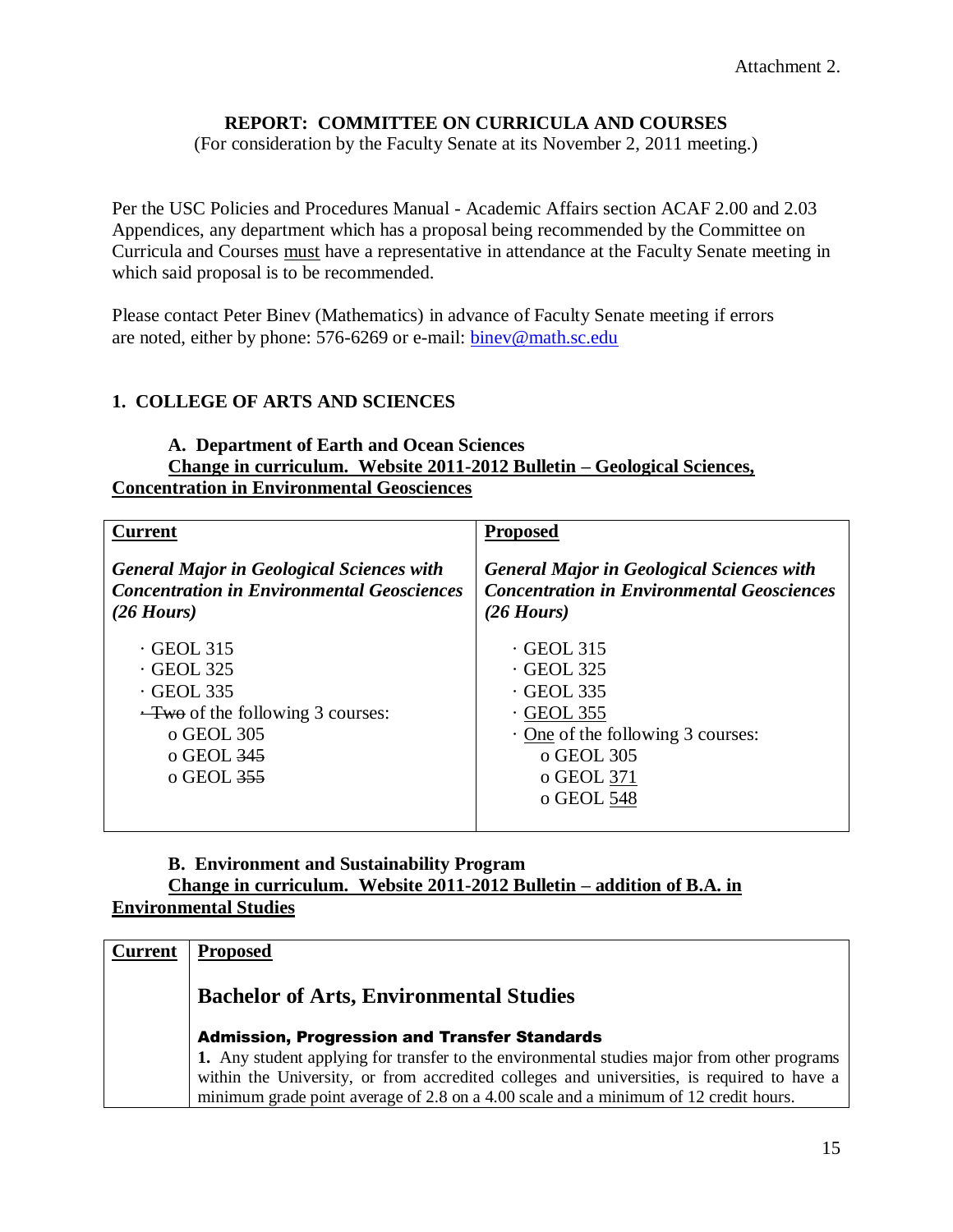**2.** Environmental Studies majors may enroll in a course for major credit a maximum of twice to earn the required grade of **C** or higher. For the purposes of this standard of progression, withdrawal with a **W** does not constitute enrollment.

#### Learning Outcomes

- Students will demonstrate their knowledge of fundamental concepts in environmental studies.
- Students will be able to utilize information from more than one discipline related to environmental studies, and be able to synthesize that information to analyze interdisciplinary environmental problems.
- Students will demonstrate effective writing skills.
- Students will demonstrate effective oral communication skills.

#### Degree Program

*(120 total hours required)*

Degree candidates for a Bachelor of Arts with a major in Environmental Studies must satisfy the College Core requirements. These requirements are designed to provide students with a broad experience in the liberal arts and sciences and awareness of diverse analytical approaches to environmental problems. Courses are intended to guide students in developing intellectual skills in analysis, synthesis, and evaluation as well as communication.

#### **1. College core**  $(58-68 \text{ hours})$

**A. Writing** (6 hrs) See Curriculum I of College of Arts and Science general education requirements.

**B. Foreign Languages** (0-9 hrs) See Curriculum I of College of Arts and Science general education requirements.

#### **C. History (**9 hrs)

European (HIST 101 or 102) American (HIST 111 or 112) History other than European or American including: HIST 104-109, 301, and selected courses 347 to 358

**D. Mathematics/Analytical Reasoning** (6-7 hrs) MATH 122 or MATH 141

and STAT 201, 205, 509 or 515

**E. Philosophical Reasoning** (3 hrs)

See Curriculum I of College of Arts and Science general education requirements. Ethics course recommended.

**F. Laboratory Sciences (16 hrs)** CHEM 111, and either sequence of BIOL 101/101 L and 102/102L or MSCI 101 and 102,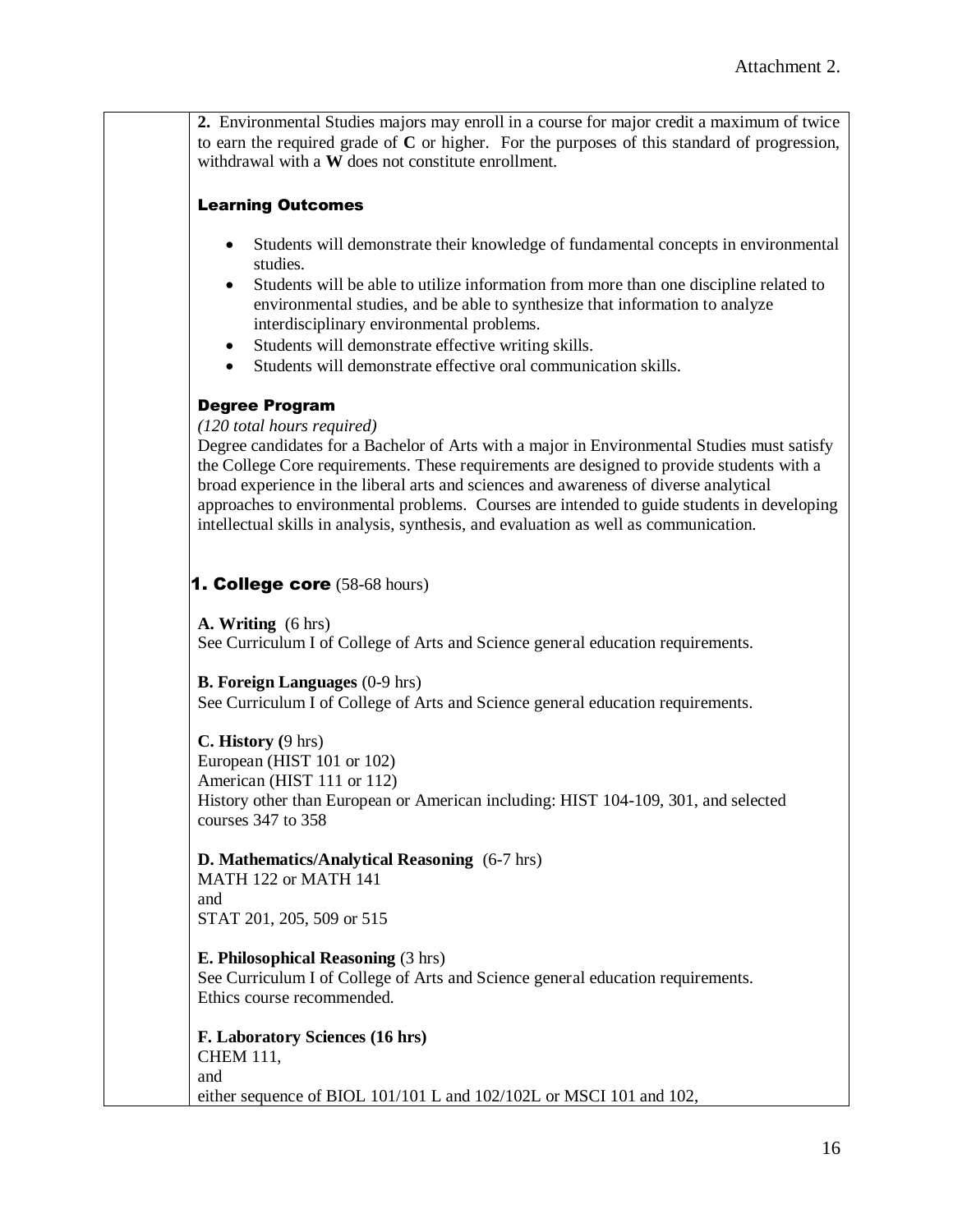and one of the following: ENVR 101/101L, GEOL 101, 103, 201 or GEOG 201

#### **G. Humanities (9 hrs)**

a) Fine Arts (3)

b) Literature English (ENGL 270- 289 or other as noted) (3)

c) Select one course selected from among African American studies, English 270 or higher, fine arts, foreign languages and literatures, history, women's and gender studies 111, philosophy, religious studies (3)

**H. Social Sciences (**9 hrs)

POLI 201;

ECON 221, ECON 223, or ECON 224; and

1 additional course selected from Curriculum I of College of Arts and Science general education requirements.

#### **I. Cultural Awareness Requirements (three courses; one from each)**

Students must complete a minimum of three different courses for a total of 9 hours with at least one course from each of the following:

a) a course treating in some specific way the culture of the student's foreign language

b) a course in North American Studies

c) a course in culture other than American or Western European

### 2. Major Requirements (36-37 hours)<sup>1</sup>

All majors must complete at least 36-37 hours of approved courses, including the core requirements of 27 hours. Majors must complete enough additional hours from the selected courses to bring them to the required 36-37 hours total. Students are required to develop a program of study in consultation with their advisor. A minimum grade of **C** is required for all courses used to fulfill major requirements.

#### **Special opportunities**

 $\overline{\phantom{a}}$ 

The major endorses the use of independent study courses to further students' intellectual pursuits in alternative ways. Before students may register for an independent study course, they must submit a completed independent study contract which has been approved by their major advisor and the Director of Undergraduate Studies. No student may apply more than 6 hours of independent study credits toward the degree. A grade-point average of 2.50 or greater is required to enroll in independent study courses.

#### Core Requirements (27 hours)

**Required of all majors (15 hrs)** ENVR 201 and 202 Environmental Science and Policy I & II (8 hrs) ENVR 590 Environmental Issues Seminar (3 hrs) BIOL 301 and 301L Ecology and Evolution (4 hrs) **Select 4 of 6 (12 hrs)** ENVR 548 {=ECON 548} Environmental Economics or ECON 509 Economics of Sustainable Development (3 hrs)

*<sup>1</sup> Please see current University of South Carolina undergraduate course catalog for information about prerequisites required to enroll in many of these courses.*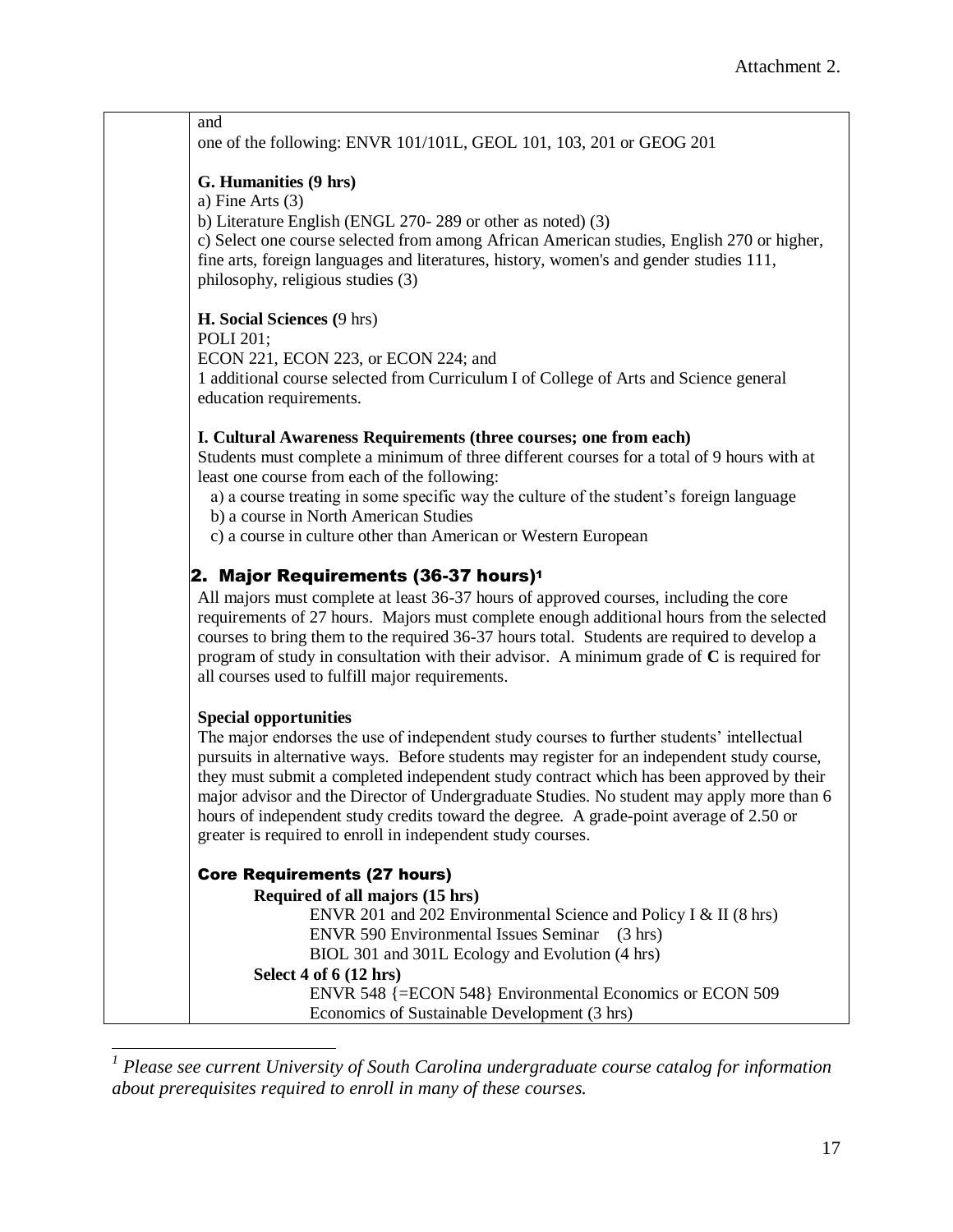ENGL 434 Environmental Literature (3 hrs) GEOG 343 Human Impact on the Environment (3 hrs) HIST 448 American Environmental History (3 hrs) PHIL 322 Environmental Ethics (3 hrs) POLI 477 Green Politics or POLI 478 Environmental Policy (3 hrs) Selected Courses with Advisor Approval (9-10 HOURS) Students, in consultation with their advisor, will develop a program of study to meet their educational goals in environmental studies courses. No more than 2 courses should be selected from a single discipline. The list of courses from which students may select their additional 9-10 hours, in consultation with their advisor, includes: **Approved Courses** ANTH 208 Anthropology of Globalization and Development (3) ANTH 212 Food and Culture (3) ANTH 213 Ethnobotany: Plants and Peoples (3) ANTH 513 Anthropological Ethnobotany (3) ANTH 525 Ethnoecology (3) ANTH 569 {=GEOG 569} Environment and Development (3) BIOL 526 The Fall Flora (4) BIOL 527 The Spring Flora (4) BIOL 528 The Summer Flora (4) BIOL 524 Mycology (4) BIOL 525 Marine Plants (4) BIOL 534 Animal Behavior (3) BIOL 536 Ichthyology (4) BIOL 570 Principles of Ecology BIOL 575 Marine Ecology (3) ECON 500 Urban Economics (3) ECON 508 Law and Economics (3) ECON 509 Economics of Sustainable Development (3) ECON 548 {=ENVR 548} Environmental Economics (3) ECON 594 Introduction to Econometrics (3) EMCH 529 Sustainable Design and Development (3) ENGL 434 Environmental Literature (3) ENGL 462 Technical Writing (3) ENHS 492 Special Topics in Environmental Health Sciences (3) ENHS 555 Conservation and Environmental Health in Marine Systems (3) ENHS 592 Advanced Special Topics in Environmental Health (3) ENHS 660 Concepts of Environmental Health Science (3) ENHS 662 Industrial Health Programs (3) ENHS 665 Biofilms in Environmental Health and Disease (3) ENHS 670 Environmental Pollutants and Human Health (3) ENHS 671 From Air to Alveoli: Exposure Science (3) ENHS 675 Infectious Disease Ecology (3) ENVR 399 Independent Study (1-6) ENVR 500 Environmental Practicum (3) ENVR 501 Topics in the Environment (3)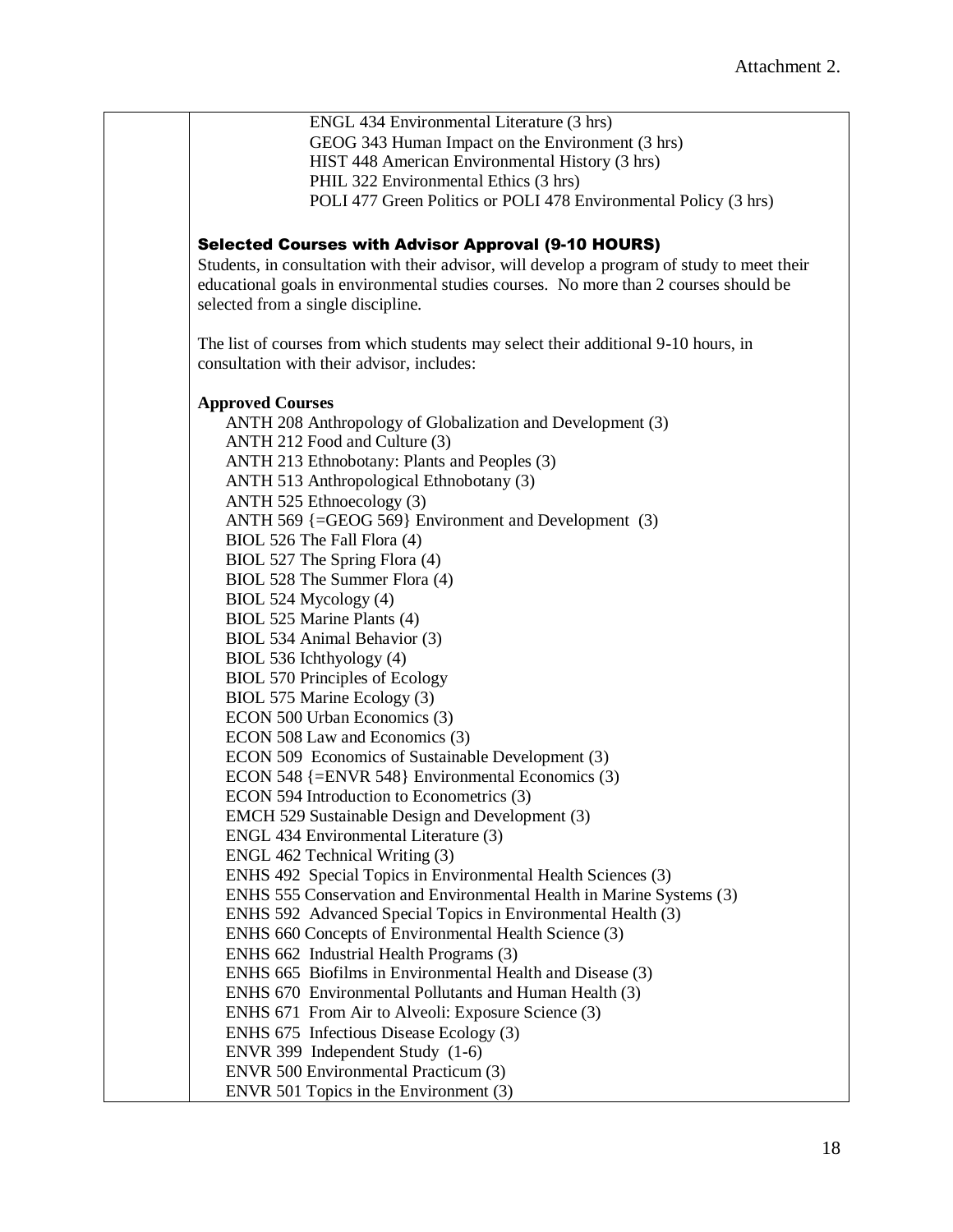ENVR 548 {=ECON 548} Environmental Economics (3) ENVR 572 {=BIOL 572} Freshwater Ecology (3) GEOG 202 Weather and Climate (4) GEOG 321 Cities, Environmental Transformation, and Sustainability (3) GEOG 324 Landscapes of the United States (3) GEOG 330 Geography of Disasters (3) GEOG 341 Cartography (3) GEOG 343 Human Impact on the Environment (3) GEOG 345 Interpretation of Aerial Photographs (3) GEOG 346 Climate and Society (3) GEOG 347 Water as a Resource (3) GEOG 348 Biogeography (3) GEOG 360 Geography of Wind (3) GEOG 363 Geographic Information Systems (3) GEOG 365 Hurricanes and Tropical Climatology (3) GEOG 371 Air Pollution Climatology (3) GEOG 511 Planning and Locational Analysis (3) GEOG 516 Coastal Zone Management (3) GEOG 521 Landscapes of South Carolina (3) GEOG 530 Environmental Hazards (3) GEOG 541 Advanced Cartography (3) GEOG 545 Synoptic Meteorology (4) GEOG 546 Applied Climatology (3) GEOG 547 Fluvial Geomorphology (3) GEOG 549 Water and Watersheds (3) GEOG 551 Principles of Remote Sensing (3) GEOG 552 LiDARgrammetric and Photogrammetric Digital Surface Mapping (3) GEOG 563 Advanced Geographic Information Systems (3) GEOG 564 GIS-Based Modeling (3) GEOG 566 Social Aspects of Environmental Planning and Management (3) GEOG 567 Long-Term Environmental Change (3) GEOG 568 Human Dimensions of Global Environmental Change (3) GEOG 569 {=ANTH 569} Environment and Development (3) GEOG 570 Geography of Public Land and Water Policy (3) GEOG 571 Microclimatology (4) GEOG 573 Climatic Change and Variability (3) GEOL 202 Rocks and Minerals (4) GEOL 315 Earth Surface Processes (4) GEOL 335 Processes of Global Environmental Change (3) GEOL 371 A View of the River (3) GEOL 520 Geochemistry (3) GEOL 560 Earth Resource Management (3) GERM 295 Green Technology in Germany (3) HRTM 383 Ecotourism (3) HRTM 428 Sustainable Food Service Systems (3) HRTM 482 Sustainable Tourism Planning and Policy (3) HRTM 485 Sustainable Tourism (3) HIST 448 American Environmental History (3) HIST 492 Topics in History (when appropriate) (3) JOUR 302 History and Philosophy of the Mass Media (3) JOUR 303 Law and Ethics of the Mass Media (3)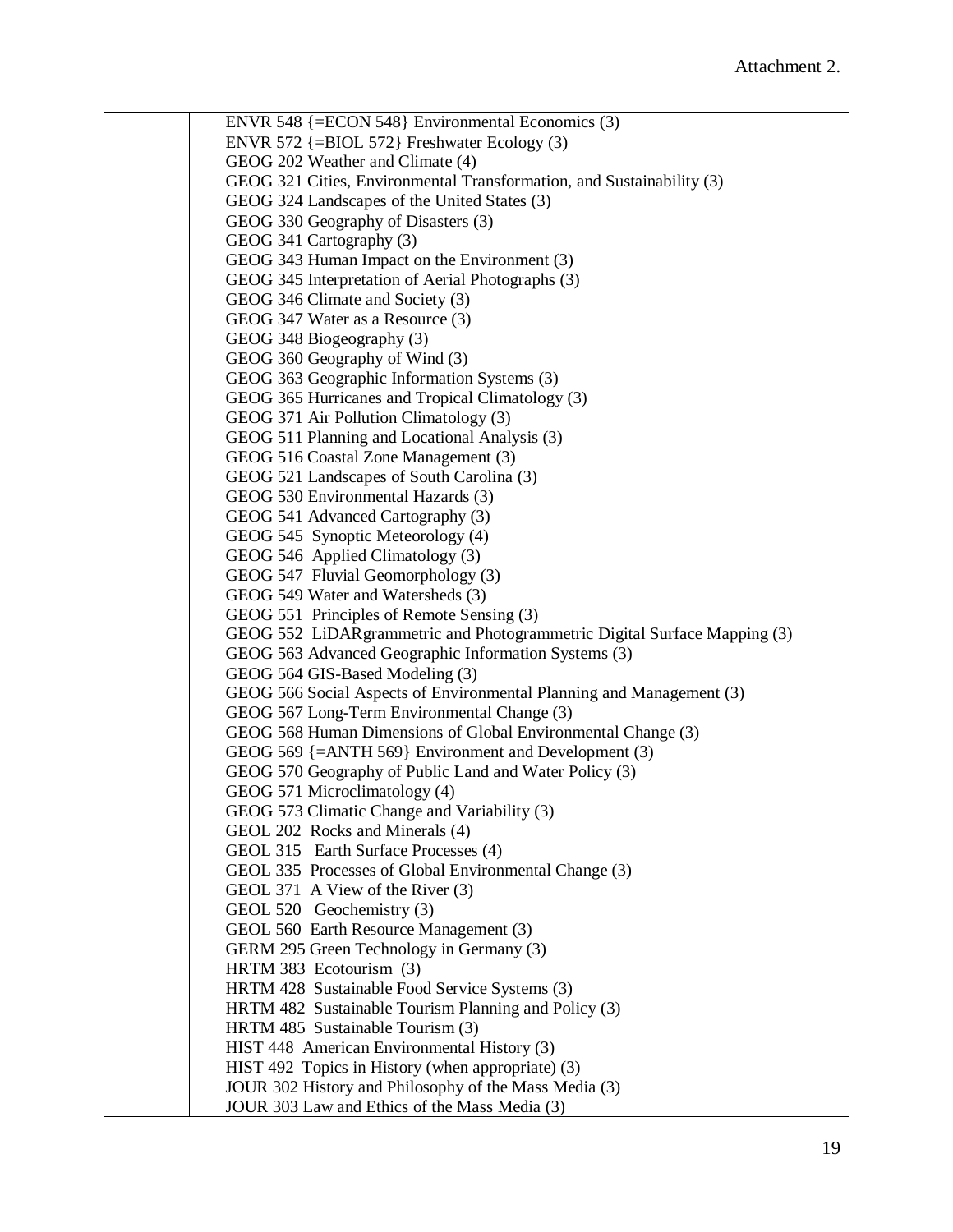JOUR 306 Theories of Mass Communications (3) JOUR 310 Mass Media and Society (3) JOUR 311 Minorities, Women, and the Mass Media (3) JOUR 501 Freedom, Responsibility and Ethics of the Mass Media (3) JOUR 506 Mass Media Criticism (3) JOUR 540 Magazine Article Writing (3) JOUR 542 Public Opinion and Persuasion (3) JOUR 562 Communicating Science, Health and the Environment (3) JOUR 571 Faith, Values and the Mass Media (3) MART 321 Writing for Media (3) MART 371 The Moving Image (3) MART 380 New Media Art (3) MSCI 311 Biology of Marine Organisms (3) MSCI 390 Science and Environmental Policy (3) PHIL 320 Ethics (3) PHIL 321 Medical Ethics (3) PHIL 322 Environmental Ethics (3) PHIL 323 Ethics of Science and Technology (3) PHIL 324 Business Ethics (3) PHIL 325 Engineering Ethics (3) PHIL 535 Ecofeminism (3) POLI 365 State Government (3) POLI 368 Interest Groups and Social Movements (3) POLI 370 Introduction to Public Administration (3) POLI 373 Regulatory Policies (3) POLI 374 Public Policy (3) POLI 431 Science, Technology, and Public Policy (3) POLI 452 The Judicial Process (3) POLI 462 The Legislative Process (3) POLI 463 The American Chief Executive(3) POLI 465 Psychology and Politics (3) POLI 470 Federalism and Intergovernmental Relations (3) POLI 477 Green Politics (3) POLI 478 Environmental Policy (3) PSYC 487 Community Psychology (3) SOCY 308 Community Organization (3) SOCY 310 Social Demography (3) SOCY 311 Ecology of Human Social Systems (3) SOCY 315 World Population: Problems and Policies (3) SOCY 501 Cities and Politics (3) SOCY 514 Urbanization (3) SOCY 550 Sociology of Science (3) SPCH 331 Organizational Communication (3) SPCH 380 Persuasive Communication (3) SPCH 464 Speechwriting (3) 3. Electives

Students should take note that the Bachelor of Arts and Bachelor of Science degrees in Curricula Section I require a minimum of 120 semester hours in academic subjects. (Other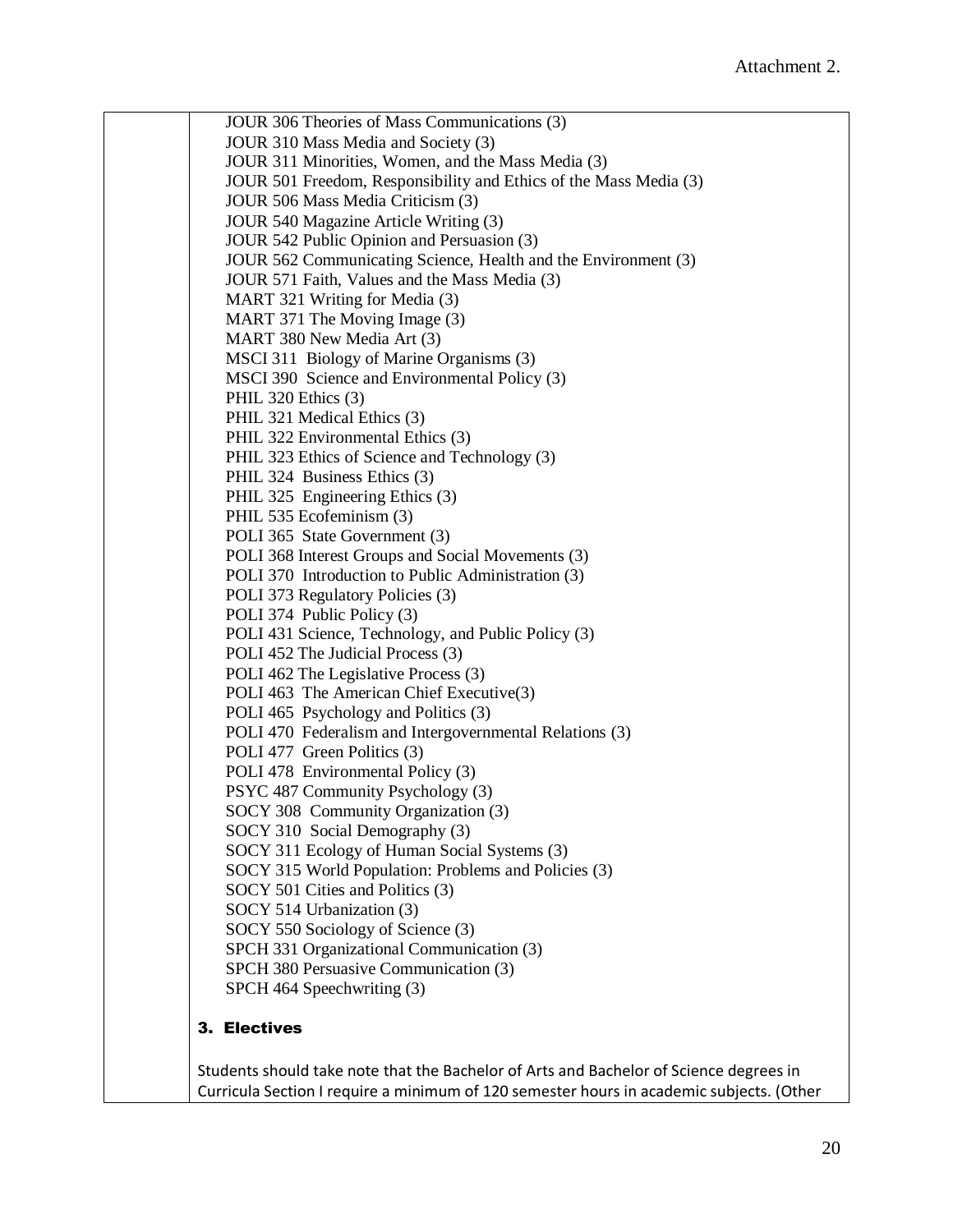degrees may require more than 120 semester hours.)

No courses of a remedial, developmental, skill-acquiring, or vocational nature may apply as credit toward degrees in the College of Arts and Sciences. The College of Arts and Sciences allows the use of the Pass-Fail option on elective courses.

# **Change in curriculum. Website 2011-2012 Bulletin – Minor in Environmental**

#### **Studies**

| <b>Current</b>                                                                                                                                                                                                                                                                                                                                                                                                                                                                                                                                                                                                                                                                                                                                                                                                                                                            | <b>Proposed</b>                                                                                                                                                                                                                                                                                                                                                                                                                                                                                                                                                                                                                                                                                                                                                                                                                                                                                                                                                                                            |
|---------------------------------------------------------------------------------------------------------------------------------------------------------------------------------------------------------------------------------------------------------------------------------------------------------------------------------------------------------------------------------------------------------------------------------------------------------------------------------------------------------------------------------------------------------------------------------------------------------------------------------------------------------------------------------------------------------------------------------------------------------------------------------------------------------------------------------------------------------------------------|------------------------------------------------------------------------------------------------------------------------------------------------------------------------------------------------------------------------------------------------------------------------------------------------------------------------------------------------------------------------------------------------------------------------------------------------------------------------------------------------------------------------------------------------------------------------------------------------------------------------------------------------------------------------------------------------------------------------------------------------------------------------------------------------------------------------------------------------------------------------------------------------------------------------------------------------------------------------------------------------------------|
| College of Arts and Sciences (Curriculum I) or<br>College of Hospitality, Retail, and Sport Management<br><b>Majors</b>                                                                                                                                                                                                                                                                                                                                                                                                                                                                                                                                                                                                                                                                                                                                                   | College of Arts and Sciences (Curriculum I) or<br>College of Hospitality, Retail, and Sport Management<br><b>Majors</b>                                                                                                                                                                                                                                                                                                                                                                                                                                                                                                                                                                                                                                                                                                                                                                                                                                                                                    |
| BIOL 301 - Ecology and Evolution<br><b>BIOL 570 - Principles of Ecology</b><br>$\bullet$<br><b>CHEM 321 - Quantitative Analysis</b><br>ENVR 399 - Independent Study<br>$\bullet$<br>GEOG 346 - Climate and Society<br>$\bullet$<br>GEOG 360 - Geography of Wind<br>$\bullet$<br>GEOG 347 - Water as a Resource<br>$\bullet$<br>GEOG 371 - Air Pollution Climatology<br>$\bullet$<br>GEOG 560 - Source Materials for Geographic<br>Instruction<br>GEOG 561 - Geographic Concepts for Teachers<br>$\bullet$<br>GEOG 570 - Geography of Public Land and<br>$\bullet$<br><b>Water Policy</b><br>MSCI 390 - Science and Environmental Policy<br>ECIV 350 - Introduction to Environmental<br>Engineering<br>ECIV 551 - Elements of Water and Wastewater<br><b>Treatment</b><br><b>ENCP 540 - Environmentally Conscious</b><br>$\bullet$<br>Manufacturing<br>STAT 519 - Sampling | BIOL 301 - Ecology and Evolution<br>BIOL 570 - Principles of Ecology<br>$\bullet$<br><b>CHEM 321 - Quantitative Analysis</b><br>$\bullet$<br>ENVR 399 - Independent Study<br>$\bullet$<br>GEOG 346 - Climate and Society<br>$\bullet$<br>GEOG 360 - Geography of Wind<br>$\bullet$<br>GEOG 347 - Water as a Resource<br>$\bullet$<br>GEOG 371 - Air Pollution Climatology<br>$\bullet$<br>GEOG 560 - Source Materials for Geographic<br>$\bullet$<br>Instruction<br>GEOG 561 - Geographic Concepts for Teachers<br>$\bullet$<br>GEOG 570 - Geography of Public Land and<br>$\bullet$<br><b>Water Policy</b><br>MSCI 390 - Science and Environmental Policy<br>$\bullet$<br>ECIV 350 - Introduction to Environmental<br>$\bullet$<br>Engineering<br>ECIV 551 - Elements of Water and Wastewater<br>$\bullet$<br><b>Treatment</b><br><b>ENCP 540 - Environmentally Conscious</b><br>$\bullet$<br>Manufacturing<br>ENHS 660 - Concepts of Environmental Health<br>$\bullet$<br>Science<br>STAT 519 - Sampling |

### **C. Department of Geography New course**

GEOG 542 Dynamic Cartography. (3) Theories and principles of interactive and animated cartographic design. (Prereq: GEOG 341 or permission of instructor) **Effective: Fall 2012**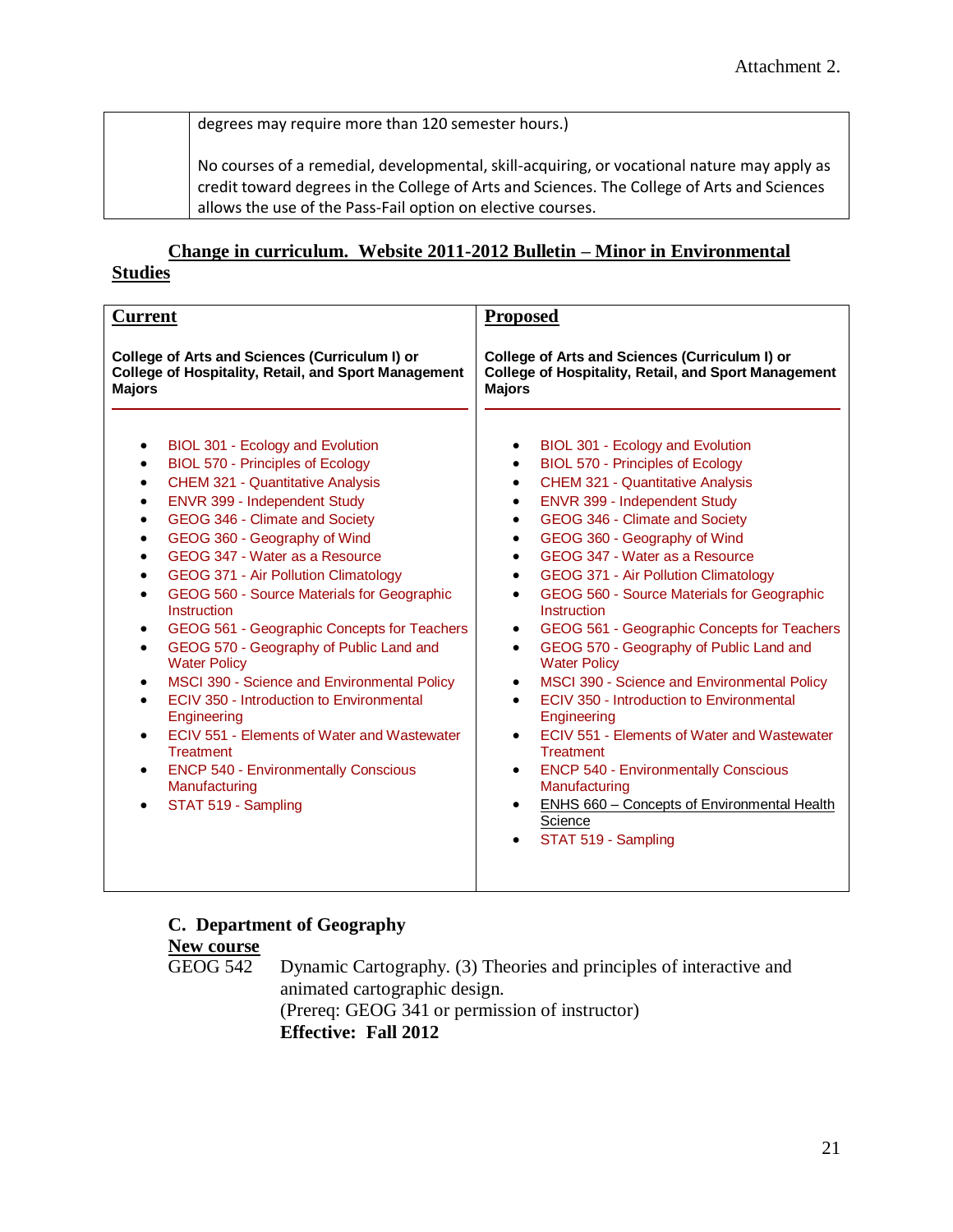# **D. Department of Languages, Literatures, and Cultures Change in curriculum. Website 2011-2012 Bulletin – BA Spanish Major**

| <b>Current</b>                                                                                                                                                                                                                                 | <b>Proposed</b>                                                                                                                                                                                                                                                                                                                                                                                                                                                                                                                                                       |
|------------------------------------------------------------------------------------------------------------------------------------------------------------------------------------------------------------------------------------------------|-----------------------------------------------------------------------------------------------------------------------------------------------------------------------------------------------------------------------------------------------------------------------------------------------------------------------------------------------------------------------------------------------------------------------------------------------------------------------------------------------------------------------------------------------------------------------|
| <b>General Major (27 Hours)</b><br>• Select 27 hours from SPAN 300 or above                                                                                                                                                                    | <b>General Major (27 Hours)</b><br>18 hours from:<br><b>SPAN 309</b><br><b>SPAN 310</b><br><b>SPAN 312</b><br>SPAN 400 or 500<br>SPAN 401 or 501<br>SPAN 404 or 405 or other literature course<br>SPAN 300 or above<br>Select additional 9 hours electives from SPAN 300,<br>305, 307, 316, 317, 350, 375, 398, 409, 417, 499,<br>and any 500-level; 3 hours may be chosen from<br>PORT 299 or above                                                                                                                                                                  |
| <b>Intensive Major (33 Hours)</b><br>Select 30 hours from SPAN 300 or above<br>SPAN 499 - Senior Seminar<br>$\bullet$<br>Attainment of an advanced rating on an<br>oral proficiency interview conducted by a<br>departmentally approved tester | <b>Intensive Major (33 Hours)</b><br>21 hours from:<br><b>SPAN 309</b><br><b>SPAN 310</b><br><b>SPAN 312</b><br>SPAN 400 or 500<br>SPAN 401 or 501<br>SPAN 404 or 405 or other literature course<br>SPAN 300 or above<br>SPAN 499 - Senior Seminar<br>Select additional 12 hours electives from SPAN<br>300, 305, 307, 316, 317, 350, 375, 398, 409, 417,<br>and any 500-level; 3 hours may be chosen from<br>PORT 299 or above<br>Attainment of an advanced rating on an<br>$\bullet$<br>oral proficiency interview conducted by a<br>departmentally approved tester |

# **Change in curriculum. Website 2011-2012 Bulletin – BA Spanish Minor**

| Current                                             | <b>Proposed</b>                        |
|-----------------------------------------------------|----------------------------------------|
| <b>Required Course (3 Hours)</b>                    | <b>Required Course (3 Hours)</b>       |
| SPAN 309 - Advanced Spanish Language I              | SPAN 309 - Advanced Spanish Language I |
| <b>Spanish 200 or Above (6 Hours)</b>               | <b>Elective Courses (15 Hours)</b>     |
| Select 6 hours of SPAN 200 or above <sup>+</sup>    | Select 6 hours of SPAN 200 or above    |
| <b>Spanish 300 or Above (9 Hours)</b>               | Select 9 hours of SPAN 300 or above; 3 |
| Select 9 hours of Spanish 300 or above <sup>+</sup> |                                        |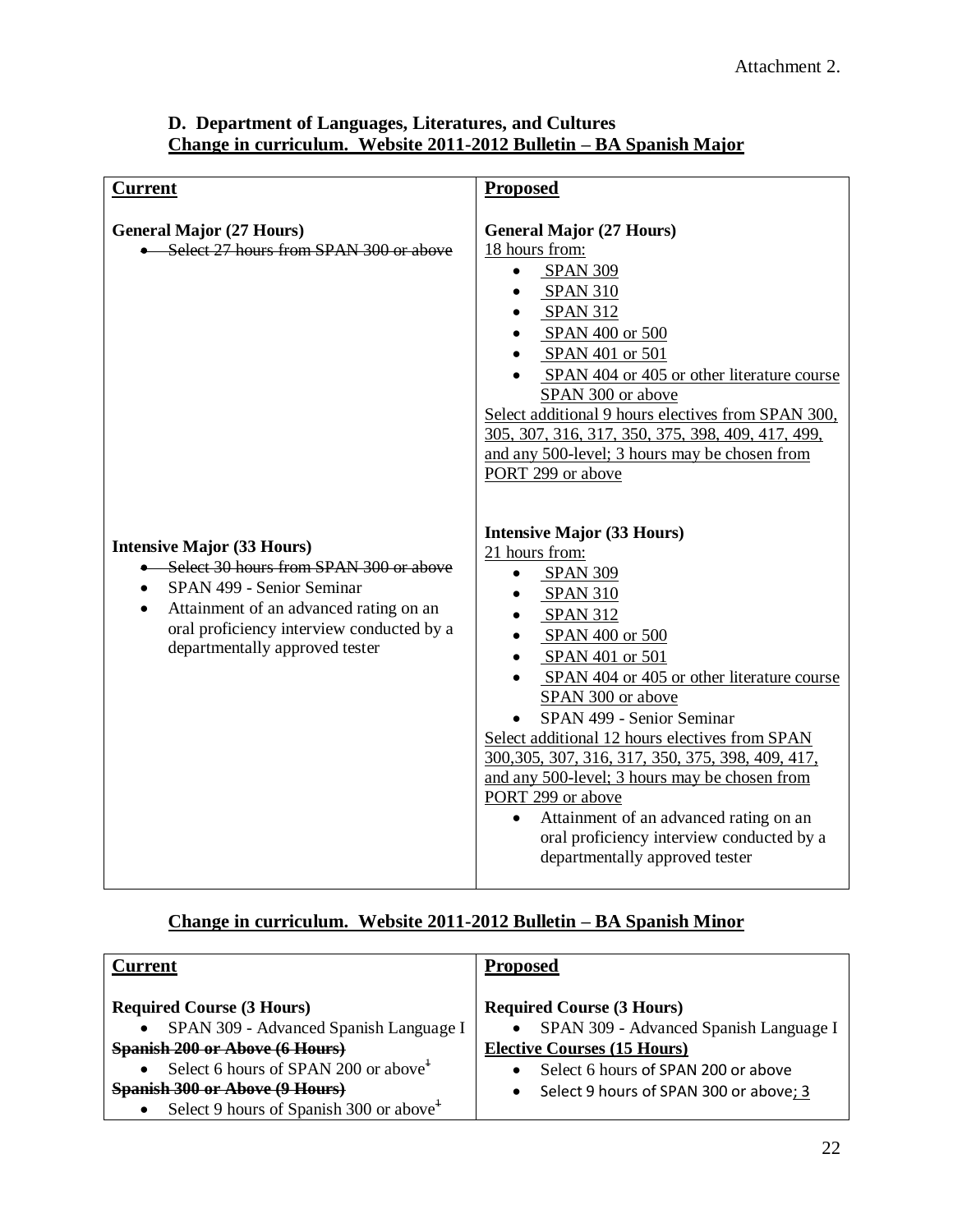| <b>Note</b>                                            | hours may be chosen from PORT 299 or |
|--------------------------------------------------------|--------------------------------------|
| <sup>+</sup> SPAN 315 may not be applied to the minor. | above                                |
|                                                        |                                      |

### **E. Marine Science Program Change in title**

| From: MSCI 210 | Oceans and Man. (3)     |
|----------------|-------------------------|
| To: MSCI 210   | Oceans and Society. (3) |
|                |                         |

From: MSCI 210L Oceans and Man Laboratory. (1)

To: MSCI 210L Oceans and Society Laboratory. (1)

# **Change in curriculum. Website 2011-2012 Bulletin –Progression and Transfer requirements for B.S. in Marine Science**

| <b>Current</b>                                                                                                                   | <b>Proposed</b>                                                                                                                                                                                                                                                                                                                                                                                                                                                                                               |
|----------------------------------------------------------------------------------------------------------------------------------|---------------------------------------------------------------------------------------------------------------------------------------------------------------------------------------------------------------------------------------------------------------------------------------------------------------------------------------------------------------------------------------------------------------------------------------------------------------------------------------------------------------|
| STAT 518 - Nonparametric Statistical<br>Methods<br><b>JOUR 562 - Communicating Science,</b><br><b>Health and the Environment</b> | STAT 518 - Nonparametric Statistical<br>Methods<br><b>JOUR 562 - Communicating Science,</b><br><b>Health and the Environment</b>                                                                                                                                                                                                                                                                                                                                                                              |
| <sup>1</sup> Credit for a degree will not be given for both<br>CHEM 340 and CHEM 541.                                            | $1$ Credit for a degree will not be given for both<br>CHEM 340 and CHEM 541.                                                                                                                                                                                                                                                                                                                                                                                                                                  |
| $2$ PHYS 212 may be used for both program<br>requirement and major courses.                                                      | $2$ PHYS 212 may be used for both program<br>requirement and major courses.                                                                                                                                                                                                                                                                                                                                                                                                                                   |
|                                                                                                                                  | <b>Progression Requirement</b>                                                                                                                                                                                                                                                                                                                                                                                                                                                                                |
|                                                                                                                                  | Marine Science majors may enroll in the following<br>courses a maximum of twice to earn the required<br>grade of C or higher: MATH through 142, CHEM<br>111, CHEM 112, PHYS 201/201L or PHYS<br>211/211L, PHYS 202/202L or PHYS 212/212L.<br>For the purposes of this standard of progression,<br>withdrawal with a W does not constitute<br>enrollment. These courses must be completed<br>before the beginning of the student's third<br>academic year (fifth major semester) as a marine<br>science major. |
|                                                                                                                                  | <b>Transfer Requirement</b>                                                                                                                                                                                                                                                                                                                                                                                                                                                                                   |
|                                                                                                                                  | Any student applying for transfer to the marine<br>science major from other programs within the<br>University, or from other accredited colleges and                                                                                                                                                                                                                                                                                                                                                          |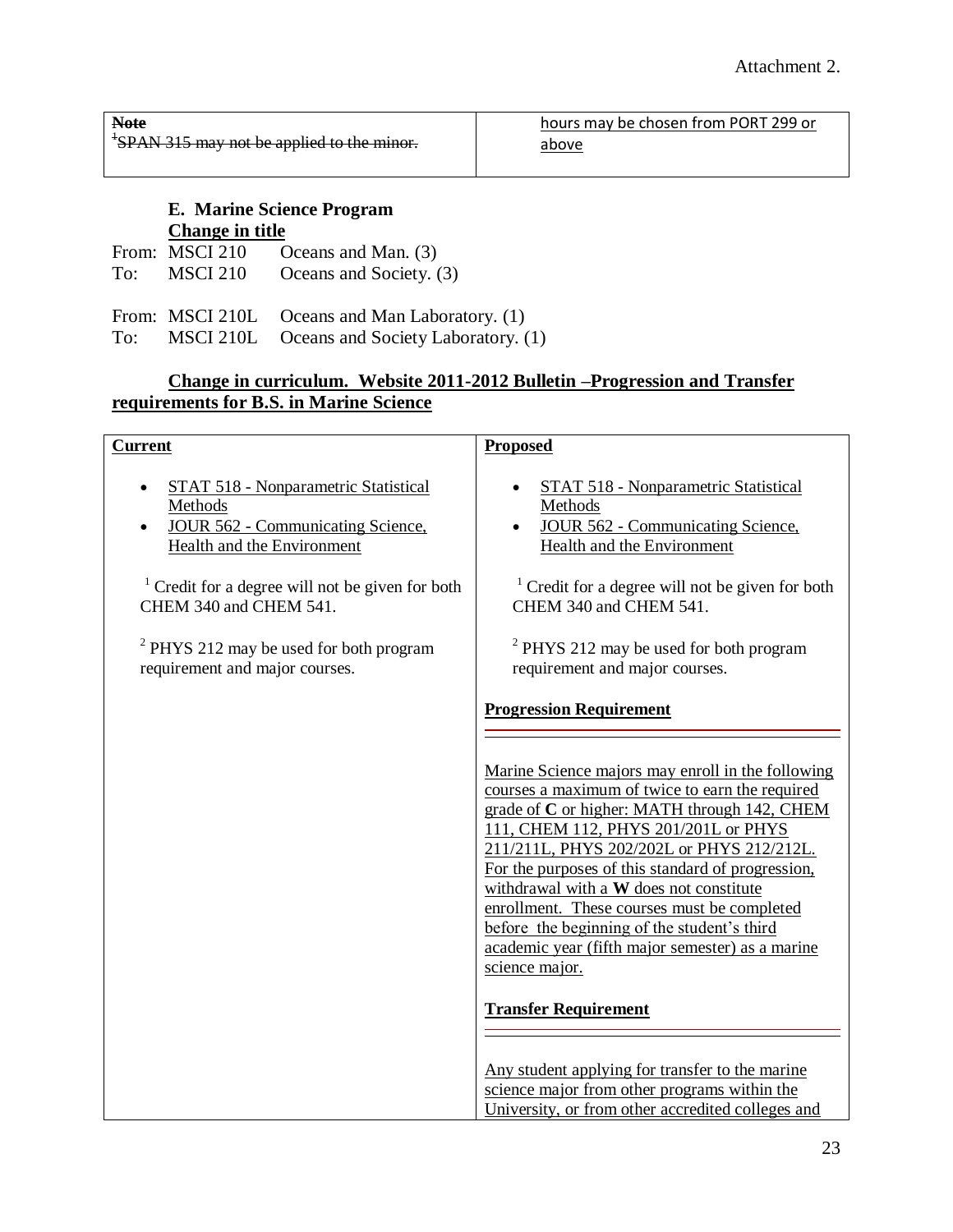|                                                                                                                                                                                                                                                                                                                                                                                                                                                                | universities, is required to have a minimum overall<br>grade point average of 2.50 on a 4.00 scale.                                                                                                                                                                                                                                                                                                                                                            |
|----------------------------------------------------------------------------------------------------------------------------------------------------------------------------------------------------------------------------------------------------------------------------------------------------------------------------------------------------------------------------------------------------------------------------------------------------------------|----------------------------------------------------------------------------------------------------------------------------------------------------------------------------------------------------------------------------------------------------------------------------------------------------------------------------------------------------------------------------------------------------------------------------------------------------------------|
| 3. Areas of Emphasis                                                                                                                                                                                                                                                                                                                                                                                                                                           | 3. Areas of Emphasis                                                                                                                                                                                                                                                                                                                                                                                                                                           |
| Students may elect to have an <i>Area of Emphasis</i><br>specified directly on their academic transcript upon<br>graduation from the Marine Science Program. In<br>order to earn Area of Emphasis certification,<br>students must take the following courses, with an<br>additional course to be decided upon by the student<br>and his or her Faculty Advisor. These courses may<br>also be included in the 36 major credit hours<br>required for graduation. | Students may elect to have an <i>Area of Emphasis</i><br>specified directly on their academic transcript upon<br>graduation from the Marine Science Program. In<br>order to earn Area of Emphasis certification,<br>students must take the following courses, with an<br>additional course to be decided upon by the student<br>and his or her Faculty Advisor. These courses may<br>also be included in the 36 major credit hours<br>required for graduation. |

# **F. Department of Mathematics**

# **Change in curriculum. Website 2011-2012 Bulletin – Major prerequisites and transfer requirements for B.S. in Mathematics**

| Note: The Committee on Admissions and Scholastic Standards and Petitions also gave |  |
|------------------------------------------------------------------------------------|--|
| approval to the transfer requirements.                                             |  |

| <b>Current</b>                                                                                                                                                                                                                                                                                                                                                                           | <b>Proposed</b>                                                                                                                                                                                                                                                                                                                 |
|------------------------------------------------------------------------------------------------------------------------------------------------------------------------------------------------------------------------------------------------------------------------------------------------------------------------------------------------------------------------------------------|---------------------------------------------------------------------------------------------------------------------------------------------------------------------------------------------------------------------------------------------------------------------------------------------------------------------------------|
| 2. Major                                                                                                                                                                                                                                                                                                                                                                                 | 2. Major                                                                                                                                                                                                                                                                                                                        |
| <b>Major Prerequisites</b>                                                                                                                                                                                                                                                                                                                                                               | <b>Major Prerequisites</b>                                                                                                                                                                                                                                                                                                      |
| The following courses fulfill some of the                                                                                                                                                                                                                                                                                                                                                | The following courses fulfill some of the                                                                                                                                                                                                                                                                                       |
| general education requirements, as well as                                                                                                                                                                                                                                                                                                                                               | general education requirements, as well as                                                                                                                                                                                                                                                                                      |
| some of the requirements of certain cognates                                                                                                                                                                                                                                                                                                                                             | some of the requirements of certain cognates                                                                                                                                                                                                                                                                                    |
| and minors. These courses must be completed                                                                                                                                                                                                                                                                                                                                              | and minors. These courses must be completed                                                                                                                                                                                                                                                                                     |
| for the B.S. degree in mathematics:                                                                                                                                                                                                                                                                                                                                                      | for the B.S. degree in mathematics:                                                                                                                                                                                                                                                                                             |
| <b>MATH 141 - Calculus I</b> (Must be completed<br>with a grade of $C$ or better)<br><b>MATH 142 - Calculus II</b> (Must be completed<br>with a grade of $C$ or better)<br><b>MATH 241 - Vector Calculus (Must be</b><br>completed with a grade of $C$ or better)<br>CSCE 145 - Algorithmic Design I<br><b>STAT 511 Probability</b><br><b>Mathematical Statistics</b><br><b>CTAT 512</b> | <b>MATH 141 - Calculus I (Must be completed</b><br>with a grade of $C$ or better)<br>MATH 142 - Calculus II (Must be completed<br>with a grade of $C$ or better)<br><b>MATH 241 - Vector Calculus (Must be</b><br>completed with a grade of $C$ or better)<br>CSCE 145 - Algorithmic Design I<br>One of the following sequences |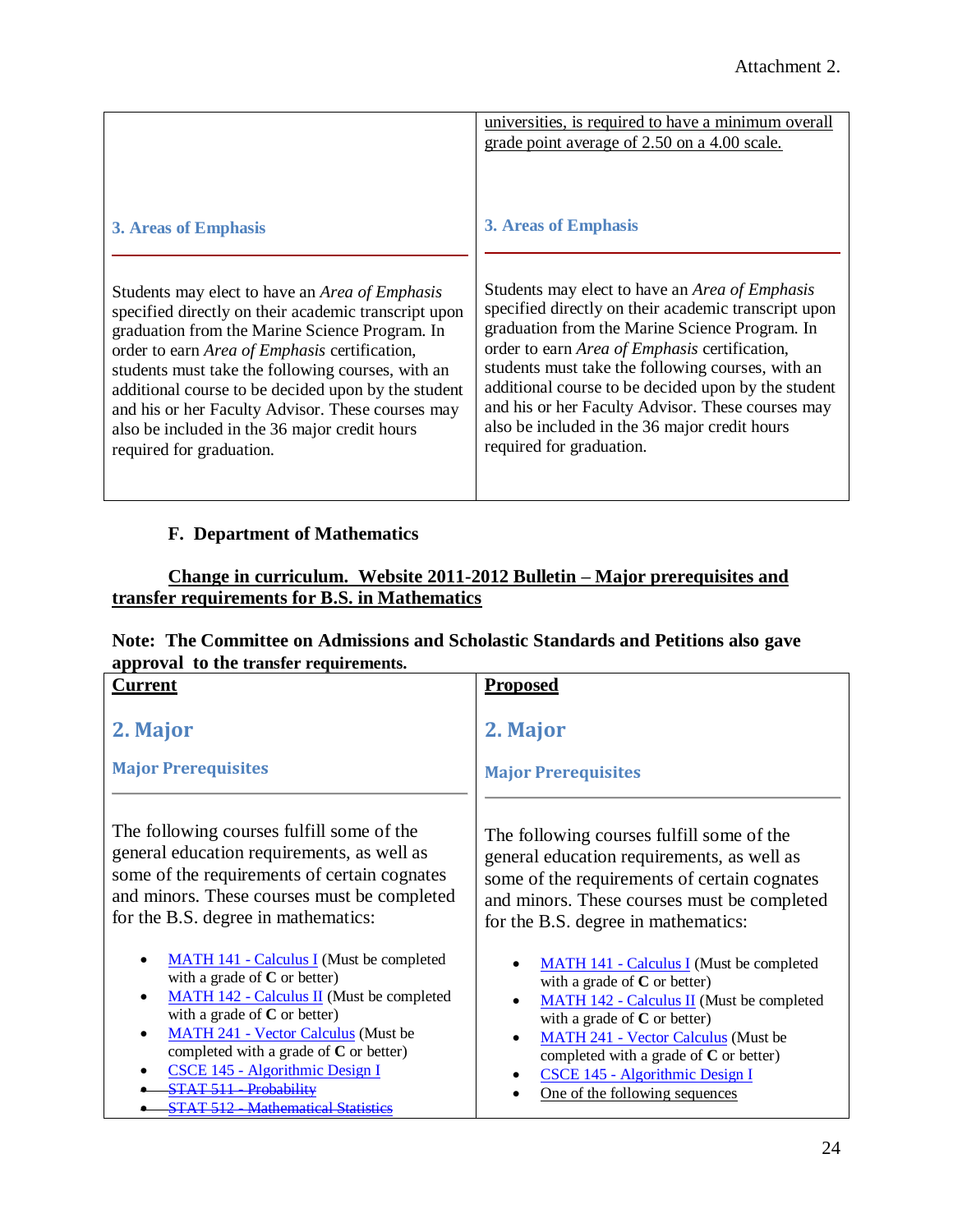| <b>STAT 509 or STAT 515</b><br><b>STAT 516 or CSCE 146</b> | STAT 511 (or MATH 511) -<br>Probability<br>and<br><b>STAT 512 - Mathematical Statistics</b><br>One of STAT 509 or STAT 515<br>2.<br>and<br>one of STAT 516 or CSCE 146        |
|------------------------------------------------------------|-------------------------------------------------------------------------------------------------------------------------------------------------------------------------------|
|                                                            | In addition, students who do not have at least a<br>B average in MATH 141, 142, and 241 must<br>complete MATH 300 - Transition to<br>Advanced Mathematics with a C or better. |

| <b>Current</b>                                                                                           | Proposed                                                                                                                                                                                                                                                                                                                                                                                                                                                                     |
|----------------------------------------------------------------------------------------------------------|------------------------------------------------------------------------------------------------------------------------------------------------------------------------------------------------------------------------------------------------------------------------------------------------------------------------------------------------------------------------------------------------------------------------------------------------------------------------------|
| Note:                                                                                                    | <b>Retention</b>                                                                                                                                                                                                                                                                                                                                                                                                                                                             |
| Students may enroll in each math course,<br>including MATH 141, 142, and 241, a<br>maximum of two times. | A grade of C or better is required in each major<br>course and in each of MATH 141, 142, and<br>241.                                                                                                                                                                                                                                                                                                                                                                         |
|                                                                                                          | A student may enroll in each major course and<br>in each of MATH 141, 142, and 241 a<br>maximum of two times. (Enrolled in a course<br>is interpreted to mean that a grade, including<br>W, has been recorded.)                                                                                                                                                                                                                                                              |
|                                                                                                          | A student may repeat a maximum of three<br>mathematics courses, including MATH 141,<br>142, and 241. (Receiving a grade of W is not to<br>be considered a repeat.)                                                                                                                                                                                                                                                                                                           |
|                                                                                                          | <b>Transfer Requirement</b>                                                                                                                                                                                                                                                                                                                                                                                                                                                  |
|                                                                                                          | Any student applying to transfer to the<br>mathematics major from other programs within<br>the University, or from other accredited<br>colleges and universities, is required to have<br>earned a grade of "B" or higher in at least one<br>of the following courses, or their equivalent:<br>USC's MATH 141 (Calculus I), MATH 142<br>(Calculus II), MATH 241 (Vector Calculus), or<br><b>MATH 300 (Transition to Advanced</b><br>Mathematics). An AP or IB exam score that |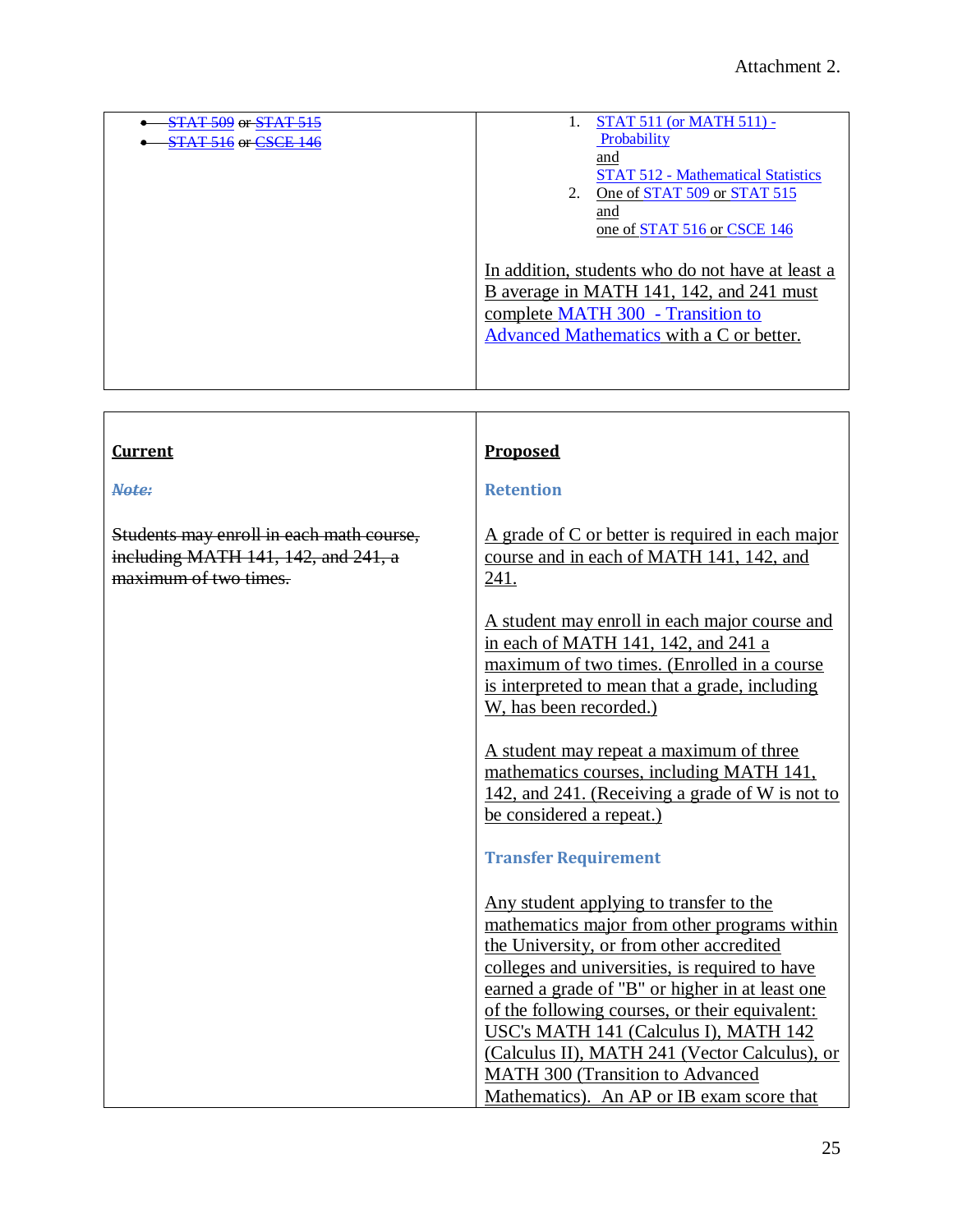| provides credit for MATH 142 also satisfies<br>this requirement                                                |
|----------------------------------------------------------------------------------------------------------------|
| This requirement is in addition to the minimum<br>University and College of Arts and Sciences<br>requirements. |

# **G. Department of Statistics**

**Change in curriculum. Website 2011-2012 Bulletin – Transfer requirements for B.S. in Statistics**

# **Note: The Committee on Admissions and Scholastic Standards and Petitions also gave approval to the transfer requirements.**

| $\mu$ $\mu$ $\sigma$ $\alpha$ $\mu$ $\sigma$ $\alpha$ $\mu$ $\mu$ $\mu$ $\sigma$ $\alpha$<br><b>Current</b>                                                                                        | <b>Proposed</b>                                                                                                                                                                                                                                                                                                                                                                                                                                                                                                                                                                                                                                                                                             |
|----------------------------------------------------------------------------------------------------------------------------------------------------------------------------------------------------|-------------------------------------------------------------------------------------------------------------------------------------------------------------------------------------------------------------------------------------------------------------------------------------------------------------------------------------------------------------------------------------------------------------------------------------------------------------------------------------------------------------------------------------------------------------------------------------------------------------------------------------------------------------------------------------------------------------|
| <b>Retention:</b>                                                                                                                                                                                  | <b>Retention:</b>                                                                                                                                                                                                                                                                                                                                                                                                                                                                                                                                                                                                                                                                                           |
| To be retained in the program, a student must<br>obtain a grade of C or higher in at most two<br>attempts in all mathematics, computer science,<br>and statistics courses required for graduation. | To be retained in the program, a student must<br>obtain a grade of C or higher in at most two<br>attempts in all mathematics, computer science,<br>and statistics courses required for graduation.                                                                                                                                                                                                                                                                                                                                                                                                                                                                                                          |
|                                                                                                                                                                                                    | <b>Transfer Requirement:</b>                                                                                                                                                                                                                                                                                                                                                                                                                                                                                                                                                                                                                                                                                |
|                                                                                                                                                                                                    | Any student applying to transfer to the<br>statistics major from other programs within the<br>University, or from other accredited colleges<br>and universities, is required to have earned a<br>grade of "B" or higher in at least one of the<br>following courses, or their equivalent: USC's<br>MATH 141 (Calculus I), MATH 142 (Calculus<br>II), STAT 509 (Statistics for Engineers), or<br>STAT 515 (Statistical Methods I). An AP or<br>IB exam score that provides credit for MATH<br>142 also satisfies this requirement. STAT 509<br>and 515 are advanced undergraduate courses.<br>This requirement is in addition to the minimum<br>University and College of Arts and Sciences<br>requirements. |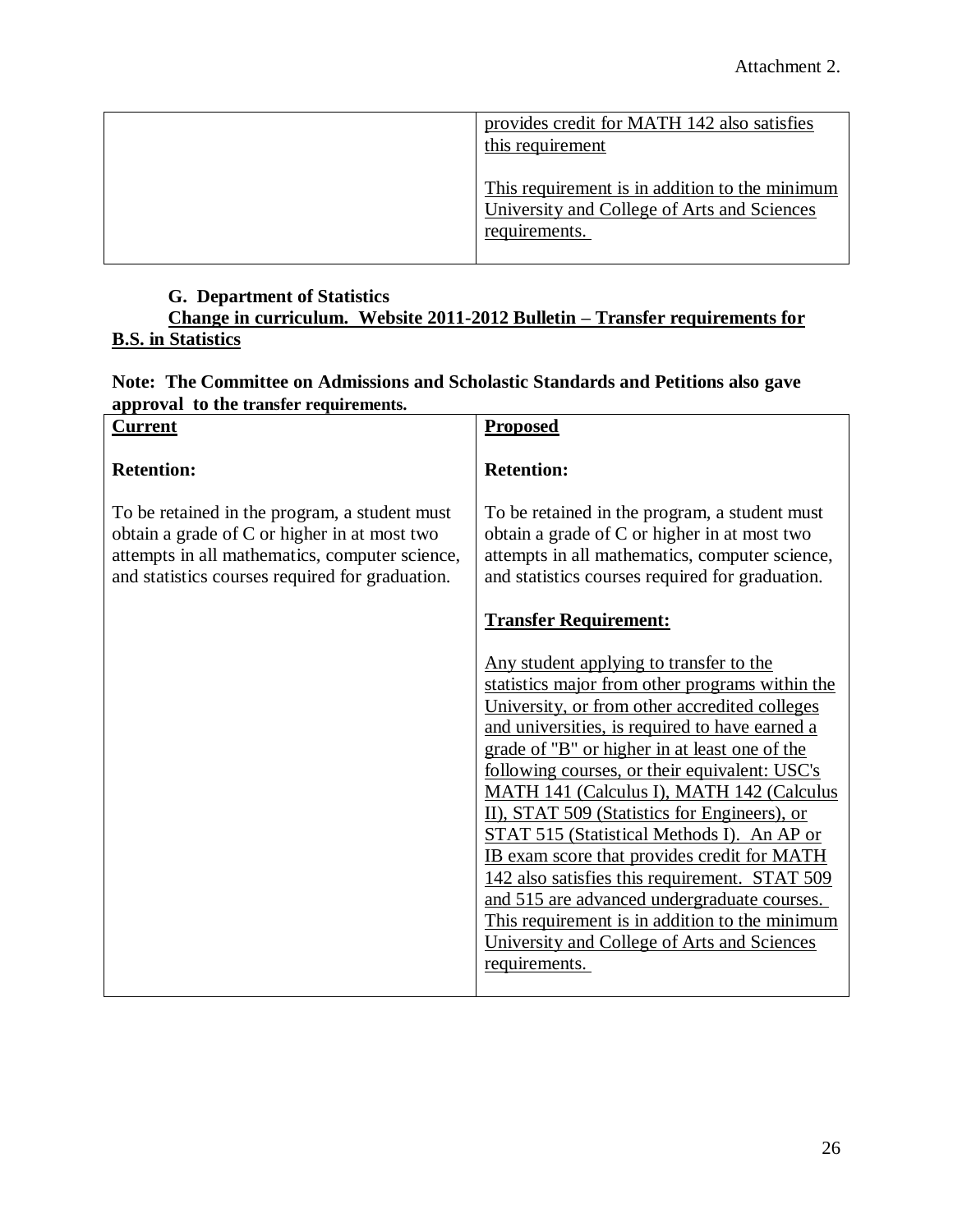# **2. COLLEGE OF EDUCATION**

#### **Department of Physical Education and Athletic Training New courses**

- PEDU 267 Clinical Foundations in Athletic Training. (3) Basic knowledge and skills in athletic injury prevention, care, and recognition; medical terminology; fulfillment of athletic training clinical proficiencies. **Effective: Fall 2012**
- PEDU 350 Evaluation and Assessment of Upper Extremity Injuries. (3) Prevention, recognition, orthopedic assessment of common injuries to the upper body; immediate care, treatment, and rehabilitation of injuries and illnesses to athletes. (Prereq: PEDU 349, 349L) (Coreq: PEDU 350L) **Effective: Fall 2012**
- PEDU 350L Evaluation and Assessment of Upper Extremity Injuries Lab. (1) Skill development for recognition, assessment, and treatment for injuries to the upper extremity. (Prereq: PEDU 349, 349L) (Coreq: PEDU 350) **Effective: Fall 2012**

#### **Change in credit hours**

- From: PEDU 292 Athletic Training Clinical Experience I. (1) To: PEDU 292 Athletic Training Clinical Experience I. (2) **Effective: Fall 2012**
- From: PEDU 293 Athletic Training Clinical Experience II. (1)
- To: PEDU 293 Athletic Training Clinical Experience II. (2) **Effective: Fall 2012**

#### **Change in title, prerequisite and description**

From: PEDU 348 Evaluation of Injuries I. (3) Provides knowledge and skills for orthopaedic/physical assessment of common injuries to the spine and lower body. Restricted to: Acceptance into ATEP. (Coreq: PEDU 348L) To: PEDU 348 Evaluation and Assessment of Lower Extremity Injuries. (3) Knowledge and skills for orthopedic/physical assessment of common injuries to the lower body; study of the lower extremities as they relate to the prevention, recognition, evaluation and assessment, immediate care, and treatment; rehabilitation and reconditioning of injuries and illnesses to athletes and others engaged in physical activity. (Prereq: PEDU 266, PEDU 275 or with special permission) (Coreq: PEDU 348L) **Effective: Fall 2012**

## From: PEDU 348L Evaluation of Injuries I Lab. (1) Provides knowledge and skills for orthopedic/physical assessment of common injuries to the spine and lower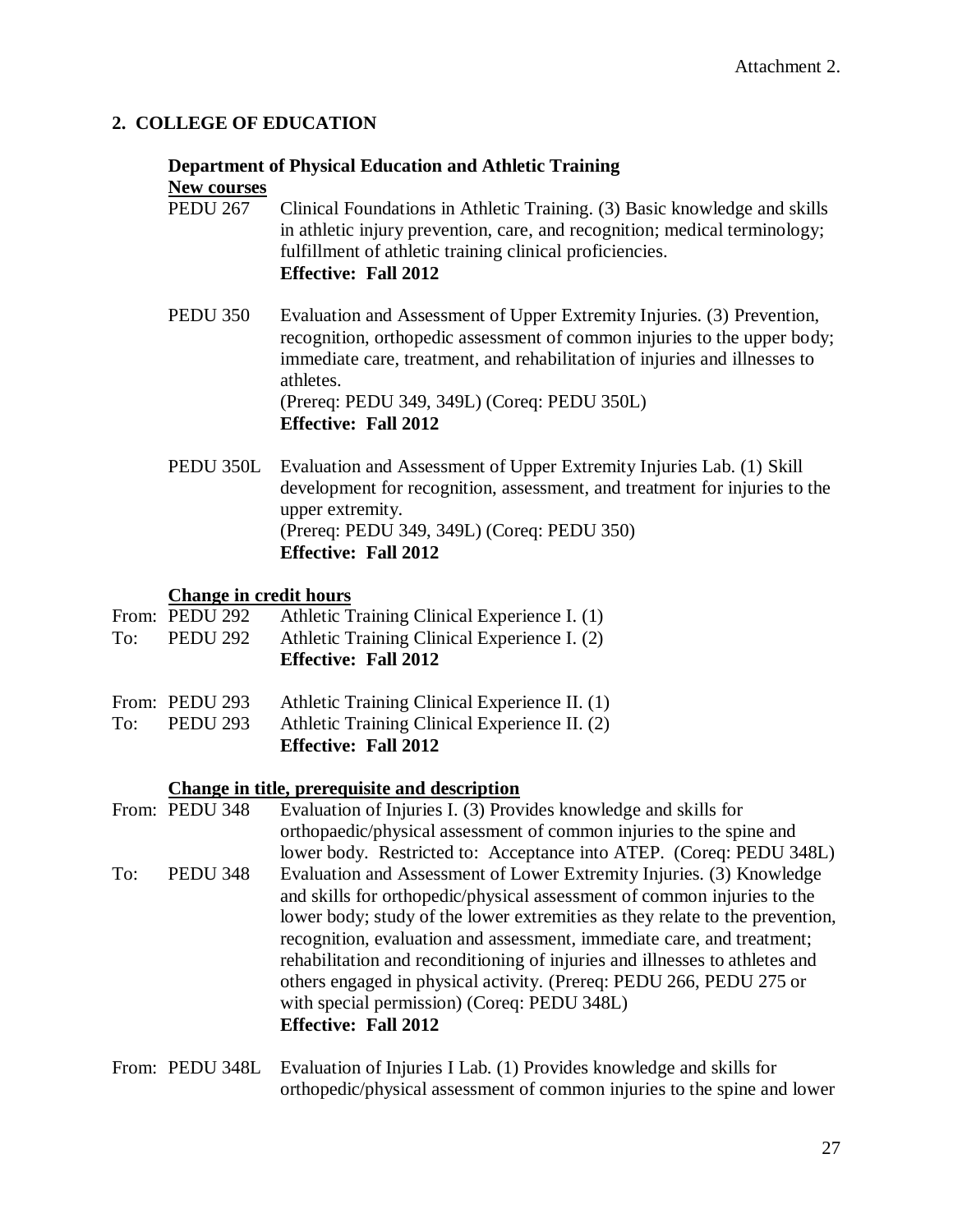|     |           | body. Restricted to athletic training majors. (Coreq: PEDU 348) |
|-----|-----------|-----------------------------------------------------------------|
| To: | PEDU 348L | Evaluation and Assessment of Lower Extremity Injuries Lab. (3)  |
|     |           | Laboratory setting to enhance knowledge and skills for          |
|     |           | orthopedic/physical assessment of common injuries to the lower  |
|     |           | extremities. (Prereq: PEDU 266) (Coreq: PEDU 348)               |
|     |           | <b>Effective: Fall 2012</b>                                     |

From: PEDU 349L Evaluation of Injuries II Lab. (1) Provides knowledge and skills for orthopedic/physical assessment of common injuries to the head, face, thorax, and upper extremities. Restricted to athletic training majors. (Coreq: PEDU 349)

To: PEDU 349L Evaluation and Assessment of Head, Neck, Spine & Abdomen Injuries Lab. (1) Skill development for orthopedic/physical assessment of common injuries to the cervical spine, head, face, abdomen and thorax. (Prereq: PEDU 348, 348L; Coreq: PEDU 349) **Effective: Fall 2012**

# **Change in title and description**

- From: PEDU 349 Evaluation of Injuries II. (3) Provides knowledge and skills for orthopaedic/physical assessment of common injuries to the head, face, thorax, and upper body.
- To: PEDU 349 Evaluation and Assessment of Head, Neck, Spine & Abdomen Injuries. (3) Knowledge and skills for orthopedic/physical assessment of common injuries to the cervical spine, head, face, abdomen and thorax. Study of the cervical spine, head, face, abdomen and thorax as they relate to the prevention; recognition, evaluation and assessment; immediate care, treatment, rehabilitation, and reconditioning of injuries and illnesses to athletes and others engaged in physical activity. **Effective: Fall 2012**

#### **Change in credit hours, prerequisite and description**

|     | From: PEDU 494  | Athletic Training Senior Seminar. (2) Integrates cognitive learning in        |
|-----|-----------------|-------------------------------------------------------------------------------|
|     |                 | conjunction with psychomotor skill development and assessment.                |
|     |                 | Preparation for the BOC exam and professional research.                       |
|     |                 | (Prereq: PEDU 492, 496)                                                       |
| To: | <b>PEDU 494</b> | Athletic Training Senior Seminar. (3) Preparation for the BOC                 |
|     |                 | examination for athletic trainers; advanced skills and integration of         |
|     |                 | athletic training principles and development of athletic training research;   |
|     |                 | professional research and current literature pertaining to relevant topics in |
|     |                 | athletic training. (Prereq: PEDU 492)                                         |
|     |                 | <b>Effective: Fall 2012</b>                                                   |

### **Change in curriculum. Website 2011-2012 Bulletin – changes to B.S. in Athletic Training – Effective Fall 2012**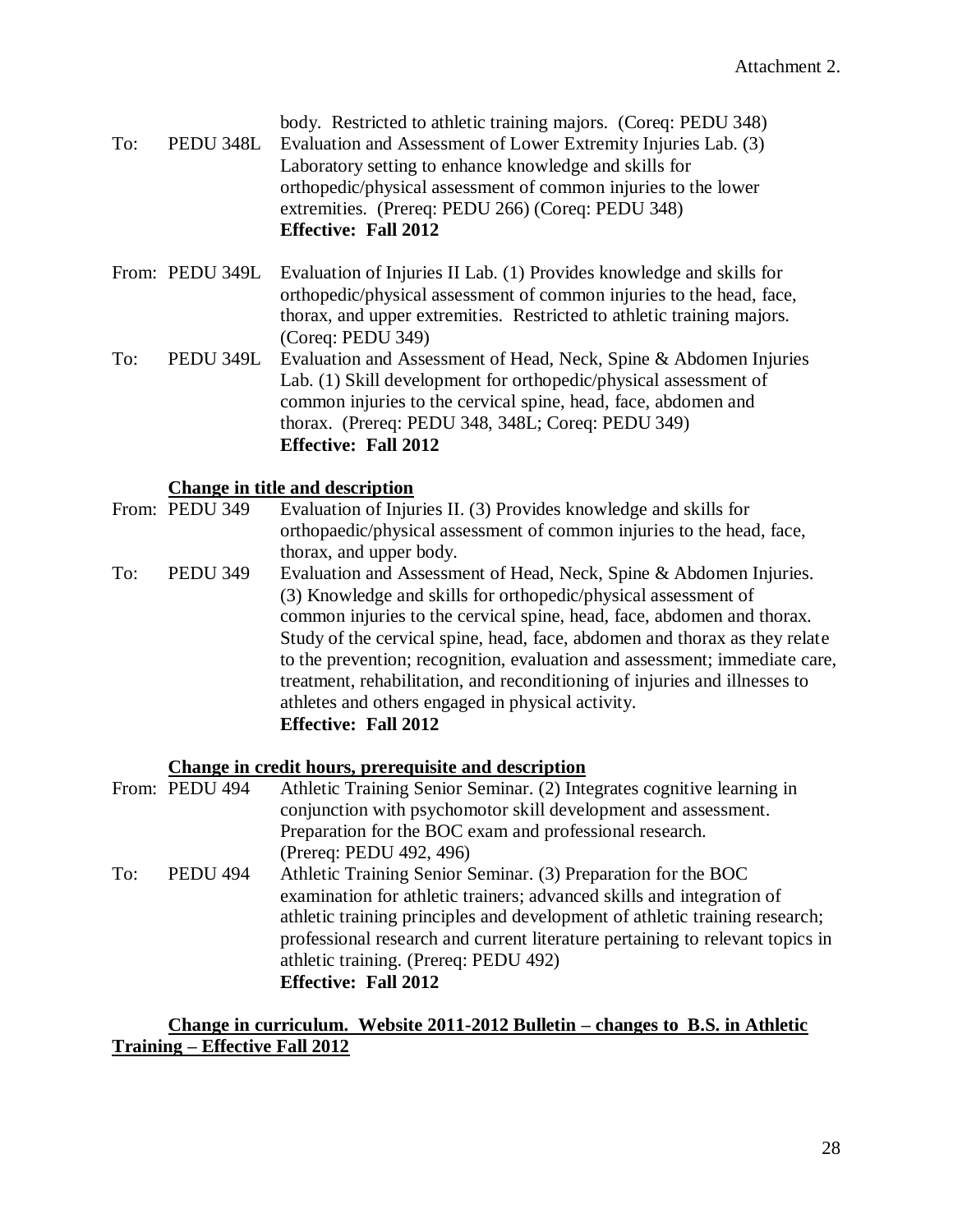| <b>Current</b>                                                                                                                                                                                    | <b>Proposed</b>                                                                                                                                                 |
|---------------------------------------------------------------------------------------------------------------------------------------------------------------------------------------------------|-----------------------------------------------------------------------------------------------------------------------------------------------------------------|
| Athletic Training, B.S.                                                                                                                                                                           | Athletic Training, B.S.                                                                                                                                         |
| Physical Education and Athletic Training<br>Curriculum College of Education<br>---------------------------------                                                                                  | Physical Education and Athletic Training<br>Curriculum College of Education<br>--------------------------------                                                 |
| Curriculum                                                                                                                                                                                        | Curriculum                                                                                                                                                      |
| B.S. in Athletic Training (129-135 hours)<br>1. General Education Requirements (55-61 hours)                                                                                                      | <b>B.S. in Athletic Training (128-134 hours)</b><br>1. General Education Requirements (56-62 hours)                                                             |
| Language Arts (12 hours):                                                                                                                                                                         | Language Arts (12 hours):                                                                                                                                       |
| ENGL 101 - Critical Reading and Composition<br>ENGL 102 - Rhetoric and Composition<br>ENGL 283 or ENGL 285<br>SPCH 140 - Public Communication                                                     | ENGL 101 - Critical Reading and Composition<br>ENGL 102 - Rhetoric and Composition<br>ENGL 283 or ENGL 285<br>SPCH 140 - Public Communication                   |
| <b>Natural Sciences (16 hours):</b>                                                                                                                                                               | <b>Natural Sciences (20 hours):</b>                                                                                                                             |
| Select one of the following:                                                                                                                                                                      | Select one of the following:                                                                                                                                    |
| BIOL 101 - Biological Principles I and BIOL 101L<br>BIOL 110 - General Biology<br>BIOL 120 - Human Biology and BIOL 120L<br>Select one of the following:                                          | BIOL 101 - Biological Principles I and BIOL 101L<br><b>BIOL 110 - General Biology</b><br>BIOL 120 - Human Biology and BIOL 120L<br>Select one of the following: |
| PHYS 101 - The Physics of How Things Work I and PHYS<br>101L<br>PHYS 201 - General Physics I and PHYS 201L<br><b>CHEM 102 - Fundamental Chemistry II</b><br><b>CHEM 111 - General Chemistry I</b> | PHYS 101 - The Physics of How Things Work I and PHYS<br>101L<br>PHYS 201 - General Physics I and PHYS 201L<br><b>Select one of the following:</b>               |
|                                                                                                                                                                                                   | <b>CHEM 102 - Fundamental Chemistry II</b><br><b>CHEM 111 - General Chemistry I</b>                                                                             |
| Select one of the following:                                                                                                                                                                      | Select one of the following:                                                                                                                                    |
| EXSC 223 - Anatomy and Physiology I<br>BIOL 243 - Human Anatomy and Physiology I and BIOL 243L                                                                                                    | EXSC 223 - Anatomy and Physiology I<br>BIOL 243 - Human Anatomy and Physiology I and BIOL<br>243L                                                               |
| Select one of the following:                                                                                                                                                                      | Select one of the following:                                                                                                                                    |
| EXSC 224 - Anatomy and Physiology II<br>BIOL 244 - Human Anatomy and Physiology II and BIOL<br>244L                                                                                               | EXSC 224 - Anatomy and Physiology II<br>BIOL 244 - Human Anatomy and Physiology II and BIOL<br>244L                                                             |
| Liberal Arts (12 hours):                                                                                                                                                                          | Liberal Arts (12 hours):                                                                                                                                        |
| PSYC 101 - Introduction to Psychology<br>SOCY 101 - Introductory Sociology<br>History elective<br>Additional social science elective                                                              | PSYC 101 - Introduction to Psychology<br>SOCY 101 - Introductory Sociology<br>History elective<br>Additional social science elective                            |
| Numerical and Analytical Reasoning (6-7 hours):                                                                                                                                                   | Numerical and Analytical Reasoning (6-7 hours):                                                                                                                 |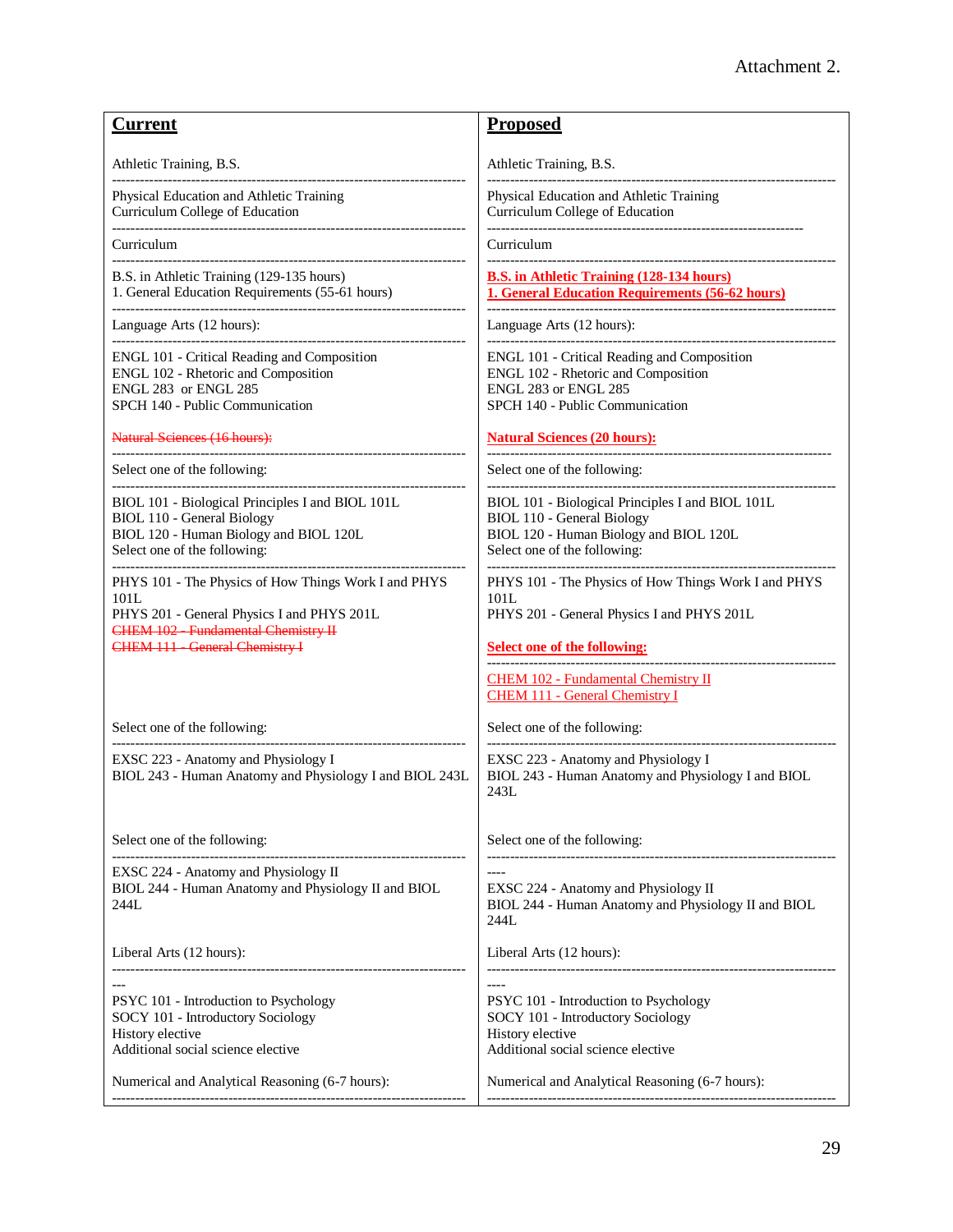| Select one of the following options:                                                                                                                                                                                                                                                                                                                                                                                            | Select one of the following options:                                                                                                                                                                                                                                                                                                                                                                                            |
|---------------------------------------------------------------------------------------------------------------------------------------------------------------------------------------------------------------------------------------------------------------------------------------------------------------------------------------------------------------------------------------------------------------------------------|---------------------------------------------------------------------------------------------------------------------------------------------------------------------------------------------------------------------------------------------------------------------------------------------------------------------------------------------------------------------------------------------------------------------------------|
| <b>Option One</b>                                                                                                                                                                                                                                                                                                                                                                                                               | <b>Option One</b>                                                                                                                                                                                                                                                                                                                                                                                                               |
| MATH 122 - Calculus for Business Administration and Social<br>Sciences<br>Or MATH 141 - Calculus I<br>Plus an additional course from:                                                                                                                                                                                                                                                                                           | MATH 122 - Calculus for Business Administration and Social<br>Sciences<br>Or MATH 141 - Calculus I<br>Plus an additional course from:                                                                                                                                                                                                                                                                                           |
| PHIL 110 - Introduction to Logic I<br>PHIL 111 - Introduction to Logic II<br>CSCE 101 - Introduction to Computer Concepts<br>CSCE 102 - General Applications Programming<br>STAT 201 - Elementary Statistics<br>Option Two                                                                                                                                                                                                      | PHIL 110 - Introduction to Logic I<br>PHIL 111 - Introduction to Logic II<br>CSCE 101 - Introduction to Computer Concepts<br>CSCE 102 - General Applications Programming<br>STAT 201 - Elementary Statistics<br>Option Two                                                                                                                                                                                                      |
| Select one of the following pairs:<br>PHIL 110 - Introduction to Logic I<br>PHIL 111 - Introduction to Logic II<br>Or CSCE 101 - Introduction to Computer Concepts<br>Plus a higher level CSCE course<br>Or STAT 201 - Elementary Statistics<br>Plus a higher level STAT course                                                                                                                                                 | Select one of the following pairs:<br>PHIL 110 - Introduction to Logic I<br>PHIL 111 - Introduction to Logic II<br>Or CSCE 101 - Introduction to Computer Concepts<br>Plus a higher level CSCE course<br>Or STAT 201 - Elementary Statistics<br>Plus a higher level STAT course                                                                                                                                                 |
| Foreign Languages:                                                                                                                                                                                                                                                                                                                                                                                                              | Foreign Languages:                                                                                                                                                                                                                                                                                                                                                                                                              |
| Students shall demonstrate in one foreign language the ability<br>to comprehend the topic and main ideas in written and, with the<br>exception of Latin and Ancient Greek, spoken texts on familiar<br>subjects. This ability can be demonstrated by achieving a score<br>of 2 or better on a USC foreign language test. Those failing to<br>do so must satisfactorily complete equivalent study of foreign<br>language at USC. | Students shall demonstrate in one foreign language the ability<br>to comprehend the topic and main ideas in written and, with<br>the exception of Latin and Ancient Greek, spoken texts on<br>familiar subjects. This ability can be demonstrated by<br>achieving a score of 2 or better on a USC foreign language<br>test. Those failing to do so must satisfactorily complete<br>equivalent study of foreign language at USC. |
| Health (6 hours):                                                                                                                                                                                                                                                                                                                                                                                                               | <b>Health (3 hours):</b>                                                                                                                                                                                                                                                                                                                                                                                                        |
| PEDU 300 - First Aid and CPR<br>HPEB 321 - Personal and Community Health                                                                                                                                                                                                                                                                                                                                                        | HPEB 321 - Personal and Community Health                                                                                                                                                                                                                                                                                                                                                                                        |
| Aesthetics (3 hours):                                                                                                                                                                                                                                                                                                                                                                                                           | Aesthetics (3 hours):                                                                                                                                                                                                                                                                                                                                                                                                           |
| ARTE 360 - Interdisciplinary Relationships in the Arts                                                                                                                                                                                                                                                                                                                                                                          | ARTE 360 - Interdisciplinary Relationships in the Arts                                                                                                                                                                                                                                                                                                                                                                          |
| 2. Core Requirements for Athletic Training Program (24 hours)                                                                                                                                                                                                                                                                                                                                                                   | 2. Athletic Training Core Requirements (66 hours)                                                                                                                                                                                                                                                                                                                                                                               |
| PEDU 190 - Introduction to the Description and Analysis of<br><b>Human Movement</b><br>PEDU 232 - Philosophy and Principles of Physical Education<br>PEDU 420 - Motor Learning in Physical Education<br>PEDU 520 - Observational Analysis of Sports Techniques and<br><b>Tactics</b><br>PEDU 570 - Human Child/Adolescent Growth<br>EXSC 530 - The Physiology of Muscular Activity                                              | PEDU 263 - Introduction to Athletic Training<br>PEDU 266 - Care and Prevention of Injuries<br><b>PEDU 267 - Clinical Foundations of Athletic Training</b><br>PEDU 275 - Functional Musculoskeletal Anatomy<br><b>PEDU 292 - Athletic Training Clinical Experience I</b><br>PEDU 293 - Athletic Training Clinical Experience II<br><b>PEDU 300 - First Aid/CPR</b><br>PEDU 348 - Evaluation and Assessment of Lower Extremity    |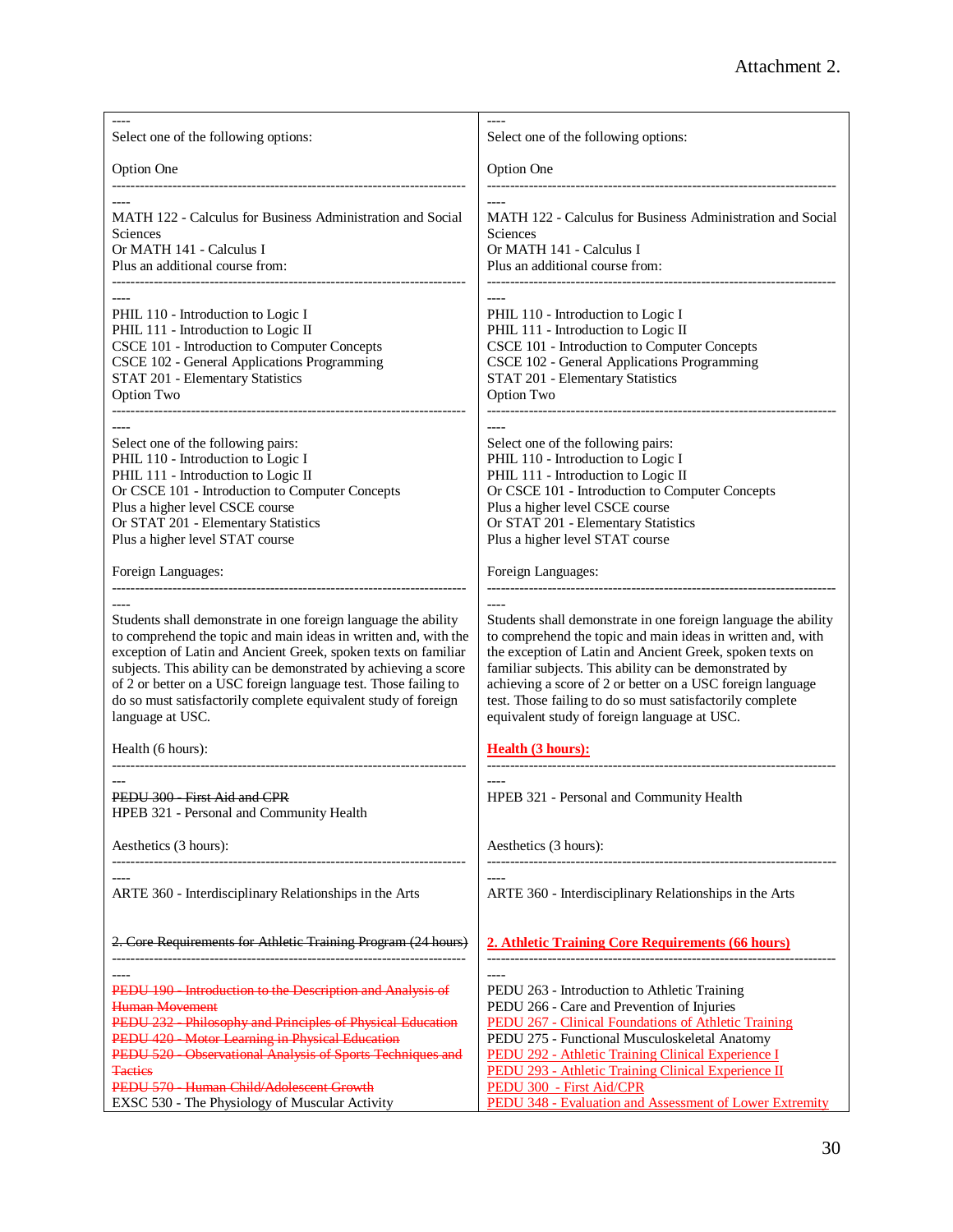| EXSC 530L - Physiology of Muscular Activity Lab           | Injuries                                                        |
|-----------------------------------------------------------|-----------------------------------------------------------------|
| HPEB 502 or HRTM 340 or EXSC 507 or NURS 220              | <b>PEDU 348L - Evaluation and Assessment of Lower Extremity</b> |
| <b>CLAS 230 - Medical and Scientific Terminology</b>      | <b>Injuries Lab</b>                                             |
|                                                           | PEDU 349 - Evaluation and Assessment of Head, Neck, Spine       |
| Athletic Training Courses (49 hours)                      | & Abdomen Injuries                                              |
|                                                           | PEDU 349L - Evaluation and Assessment of Head, Neck,            |
|                                                           | Spine & Abdomen Injuries                                        |
| PEDU 263 - Introduction to Athletic Training              | PEDU 350-Evaluation and Assessment of Upper Extremity           |
| PEDU 266 - Care and Prevention of Injuries                | <b>Injuries</b>                                                 |
| PEDU 266L - Athletic Training Lab                         | PEDU 350L-Evaluation and Assessment of Upper Extremity          |
| PEDU 275 - Functional Musculoskeletal Anatomy             | <b>Injuries Lab</b>                                             |
| PEDU 292 - Athletic Training Clinical Experience I        | PEDU 365 - Pharmacology and Drug Education in Athletic          |
| PEDU 293 - Athletic Training Clinical Experience II       | Trainers                                                        |
| PEDU 348 - Evaluation of Injuries I                       | PEDU 366 - Therapeutic Modalities                               |
| PEDU 348L - Evaluation of Injuries I Lab                  | PEDU 366L - Therapeutic Modalities Lab                          |
| PEDU 349 - Evaluation of Injuries II                      | PEDU 392 - Athletic Training Clinical Experience III            |
| PEDU 349L - Evaluation of Injuries II Lab                 | PEDU 393 - Athletic Training Clinical Experience IV             |
| PEDU 365 - Pharmacology and Drug Education in Athletic    | PEDU 466 - Therapeutic Exercise                                 |
| <b>Trainers</b>                                           | PEDU 466L - Therapeutic Exercise Lab                            |
| PEDU 366 - Therapeutic Modalities                         | PEDU 492 - Athletic Training Clinical Experience V              |
| PEDU 366L - Therapeutic Modalities Lab                    | PEDU 494 - Athletic Training Senior Seminar                     |
| PEDU 392 - Athletic Training Clinical Experience III      | PEDU 496 - Organization and Administration of Athletic          |
| PEDU 393 - Athletic Training Clinical Experience IV       | Training                                                        |
| PEDU 464 - Conditioning Methods in Athletic Performance   | PEDU 497 - General Medical Concerns for Athletic Trainers       |
| PEDU 466 - Therapeutic Exercise                           | PEDU 520 - Observational Analysis of Sports Techniques and      |
| PEDU 466L - Therapeutic Exercise Lab                      | Tactics                                                         |
| PEDU 492 - Athletic Training Clinical Experience V        | HPEB 502 or HRTM 340 or EXSC 507 or NURS 220                    |
| PEDU 493 - Athletic Training Clinical Experience VI       | EXSC 530 - The Physiology of Muscular Activity                  |
| PEDU 494 - Athletic Training Senior Seminar               | EXSC 530L - Physiology of Muscular Activity Lab                 |
| PEDU 496 - Organization and Administration of Athletic    |                                                                 |
| Training                                                  |                                                                 |
| PEDU 497 - General Medical Concerns for Athletic Trainers |                                                                 |
|                                                           |                                                                 |
|                                                           | 3. Additional Athletic Training Program Requirements (6         |
|                                                           | hours)                                                          |
|                                                           | Select two (6 hrs) of the following:                            |
|                                                           |                                                                 |
|                                                           |                                                                 |
|                                                           | PEDU 420 - Motor Learning in Physical Education                 |
|                                                           | PEDU 464 - Conditioning Methods in Athletic Performance         |
|                                                           | PEDU 570 - Human Child/Adolescent Growth                        |
|                                                           | <b>CLAS 230 - Medical and Scientific Terminology</b>            |
|                                                           |                                                                 |

# **3. COLLEGE OF ENGINEERING AND COMPUTING**

# **A. Department of Civil and Environmental Engineering Change in special permission**

|     | From: ECIV 497  | Fundamentals of Engineering Preparation. (1)  |
|-----|-----------------|-----------------------------------------------|
|     |                 | Note: Restricted to Civil Engineering Seniors |
|     |                 | Special Permission required from Instructor   |
|     |                 | Pass/Fail Grading                             |
| To: | <b>ECIV 497</b> | Fundamentals of Engineering Preparation. (1)  |
|     |                 | Note: Restricted to Civil Engineering Seniors |
|     |                 | Pass/Fail Grading                             |